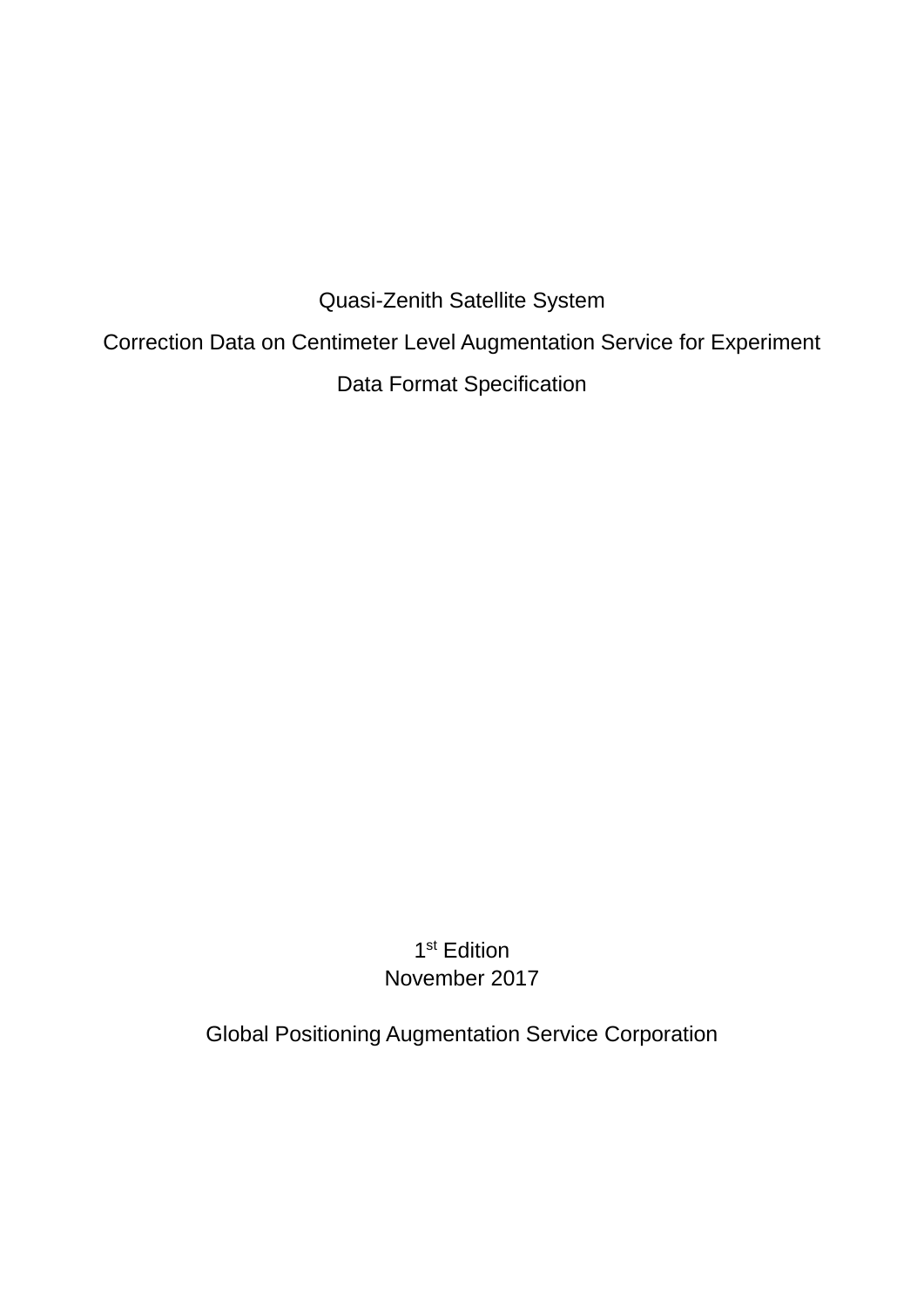# **Revision History**

| November 30, 2017<br>$\quad$ First edition<br>${\bf 001}$ |  |
|-----------------------------------------------------------|--|
|                                                           |  |
|                                                           |  |
|                                                           |  |
|                                                           |  |
|                                                           |  |
|                                                           |  |
|                                                           |  |
|                                                           |  |
|                                                           |  |
|                                                           |  |
|                                                           |  |
|                                                           |  |
|                                                           |  |
|                                                           |  |
|                                                           |  |
|                                                           |  |
|                                                           |  |
|                                                           |  |
|                                                           |  |
|                                                           |  |
|                                                           |  |
|                                                           |  |
|                                                           |  |
|                                                           |  |
|                                                           |  |
|                                                           |  |
|                                                           |  |
|                                                           |  |
|                                                           |  |
|                                                           |  |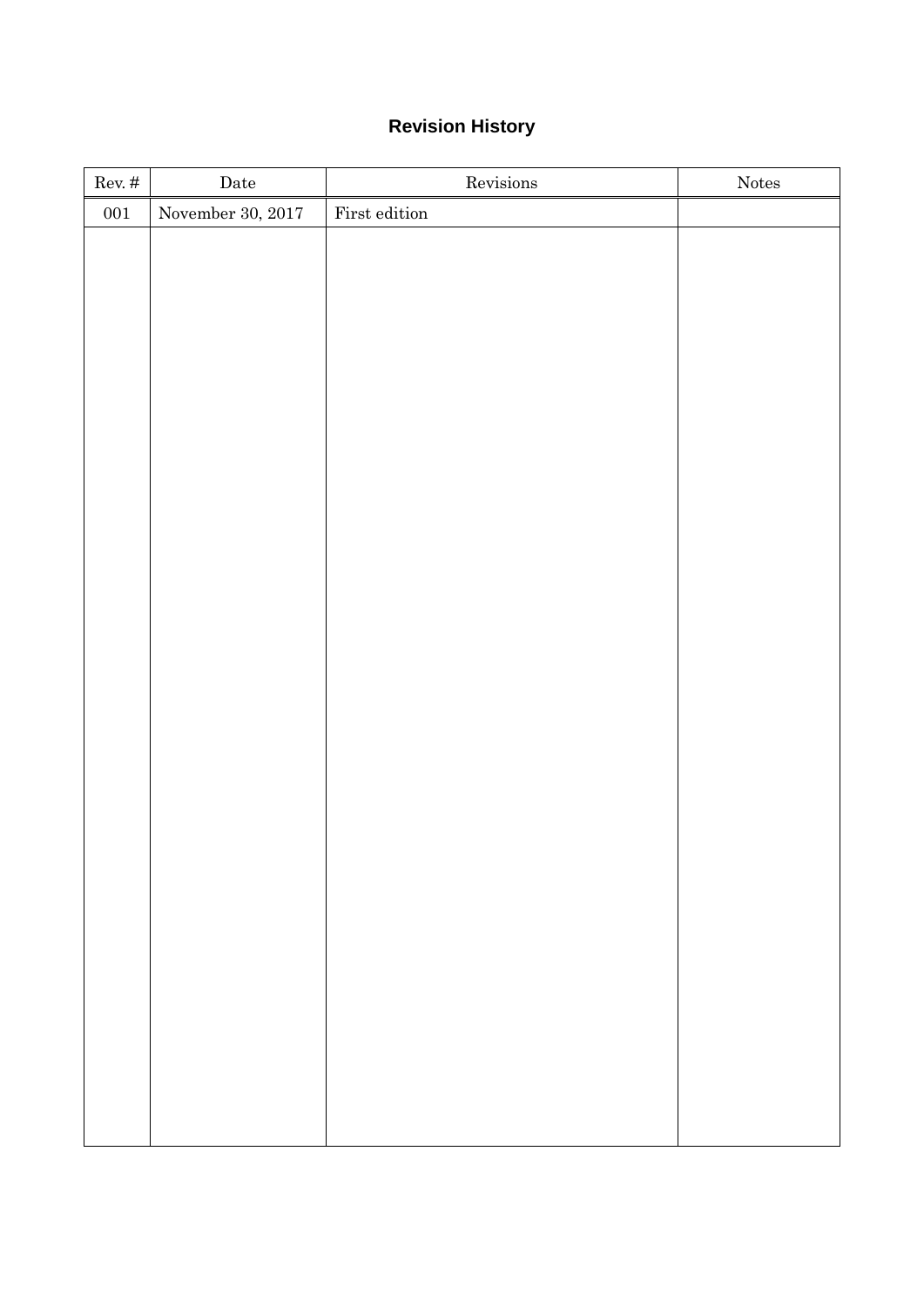# **Table of Contents**

| $4.5.1 \, \text{SSR\,IOD \, number} \, \text{} \, \text{} \, \text{} \, \text{} \, \text{} \, \text{} \, \text{} \, \text{} \, \text{} \, \text{} \, \text{} \, \text{} \, \text{} \, \text{} \, \text{} \, \text{} \, \text{} \, \text{} \, \text{} \, \text{} \, \text{} \, \text{} \, \text{} \, \text{} \, \text{} \, \text{} \, \text{} \, \text{} \, \text{$ |
|--------------------------------------------------------------------------------------------------------------------------------------------------------------------------------------------------------------------------------------------------------------------------------------------------------------------------------------------------------------------|
|                                                                                                                                                                                                                                                                                                                                                                    |
|                                                                                                                                                                                                                                                                                                                                                                    |
|                                                                                                                                                                                                                                                                                                                                                                    |
|                                                                                                                                                                                                                                                                                                                                                                    |
|                                                                                                                                                                                                                                                                                                                                                                    |
|                                                                                                                                                                                                                                                                                                                                                                    |
|                                                                                                                                                                                                                                                                                                                                                                    |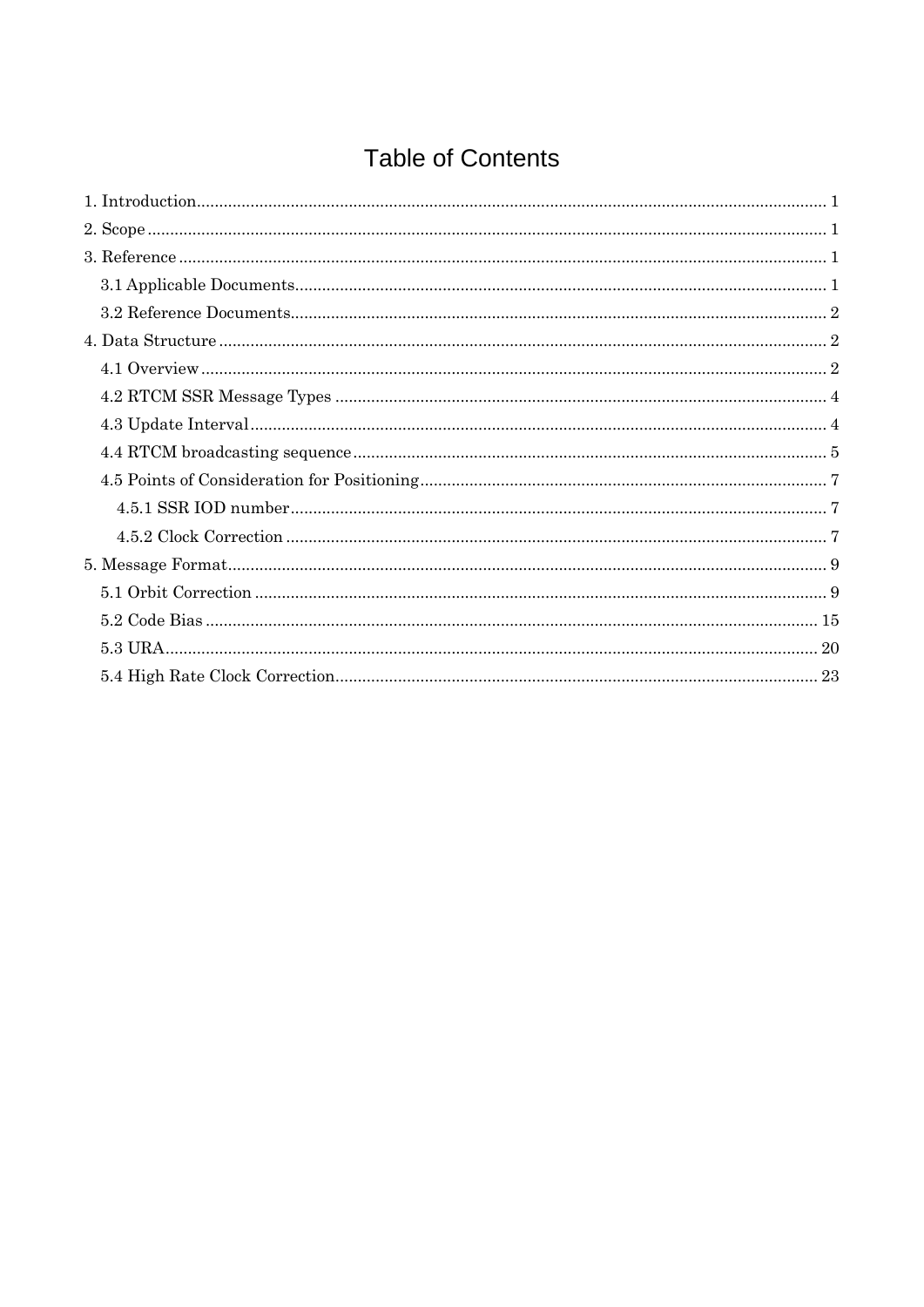## <span id="page-3-0"></span>1. Introduction

Global Positioning Augmentation Service Corporation (GPAS) provides a product (hereinafter referred to as "MADOCA Product") that is generated by MADOCA-SEAD, Multi-GNSS Advanced Demonstration tool for Orbit and Clock Analysis Supply of "MADOCA-PPP" - Enabled Advanced Demonstration System, as the centimeter level augmentation service for experiment of Quasi Zenith Satellite System (QZSS).

This document describes the data format of MADOCA Product provided by GPAS.

### <span id="page-3-1"></span>2. Scope

The specification in this document covers the format of DATA PART in L6E message that is defined by the interface specification of centimeter level augmentation service (IS-QZSS-L6-001).

For other specifications of L6E message, or the user interface specification, see IS-QZSS-L6-001.

### L6E Message Construction (Quoted from IS-QZSS-L6-001)



Figure 1 L6E message construction and the scope of this document

## <span id="page-3-2"></span>3. Reference

- <span id="page-3-3"></span>3.1 Applicable Documents
- (1) The Cabinet Office, government of Japan: Quasi-Zenith Satellite System Interface Specification Centimeter Level Augmentation Service (IS-QZSS-L6-001), September, 2017.
- (2) RTCM SPECIAL COMMITTEE NO. 104, RTCM Paper 228-2013-SC104-STD, RTCM STANDARD 10403.2 DIFFERENTIAL GNSS (GLOBAL NAVIGATION SATELLITE SYSTEMS) SERVICES - VERSION 3 with Amendment 2, Nov, 2013.
- (3) RTCM SPECIAL COMMITTEE NO. 104, RTCM Paper 107-2014-SC104-818, Proposal of new RTCM SSR Messages SSR Stage 1: Galileo, QZSS, SBAS, BDS for RTCM STANDARD 10403.2, v.6, May, 2014.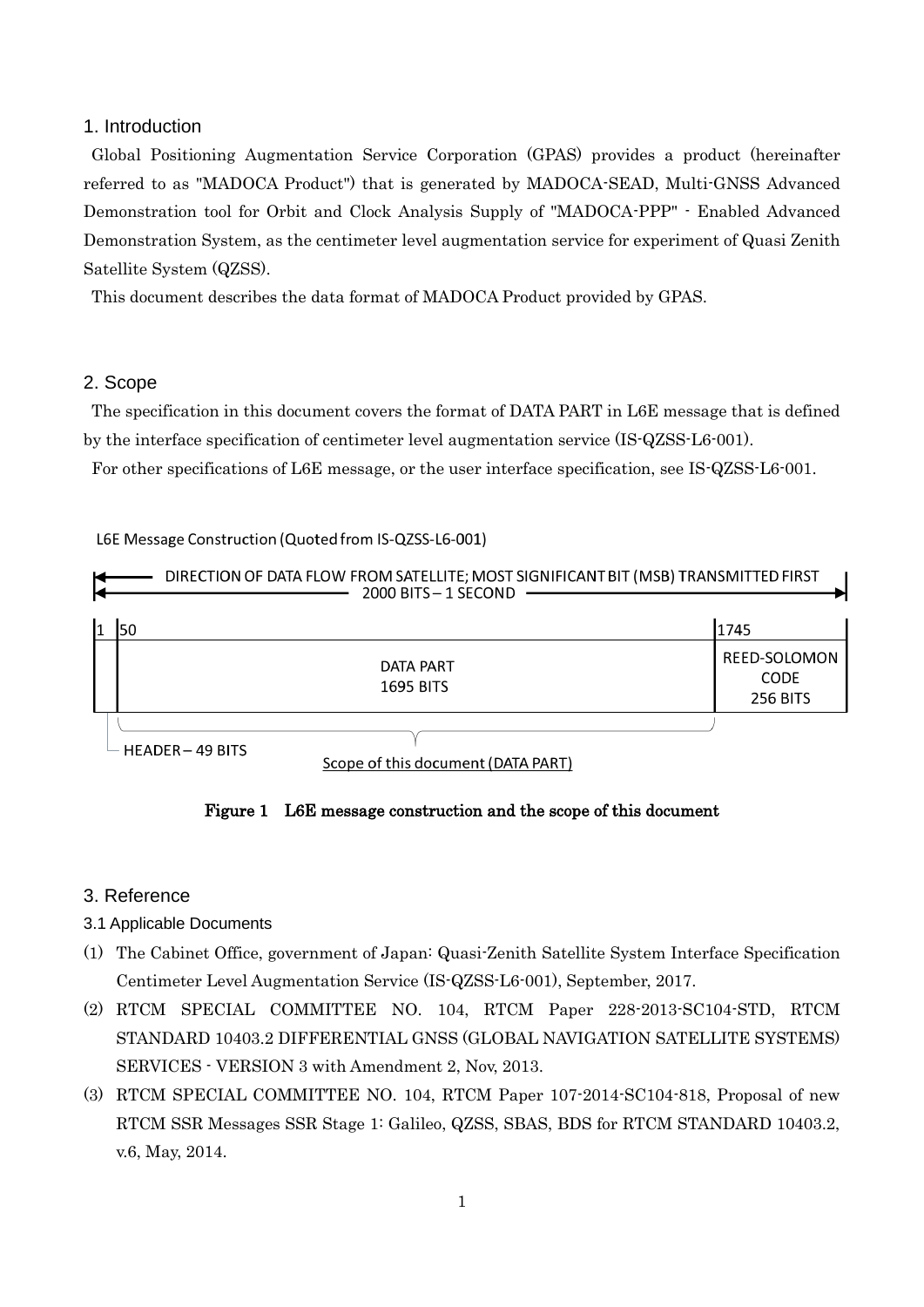#### <span id="page-4-0"></span>3.2 Reference Documents

(1) Japan Aerospace Exploration Agency: MADOCA-SEAD Interface Specification Edition A, 2017

### <span id="page-4-1"></span>4. Data Structure

#### <span id="page-4-2"></span>4.1 Overview

MADOCA Product is broadcasted by being stored in DATA PART (1695 bits) of L6E message (see applicable document (1) IS-QZSS-L6-001).

As shown on [Figure 2,](#page-5-0) time of week (TOW) and GPS week number (WN) are stored at the top of DATA PART, and RTCM messages are stored in the subsequent space. RTCM messages are generated as to meet RTCM SSR (State Space Representation) standard format defined by RTCM10403.2 (see applicable document (2) (3)). The stored RTCM messages are message part ("Variable Length Data Message") only, excluding preamble, reserved bits, message length, and CRC.

Provided RTCM SSR message types of MADOCA Product are listed in Chapter 4.2, and those messages are broadcasted separately by multiple L6E messages according to the sequence shown in Chapter 4.4.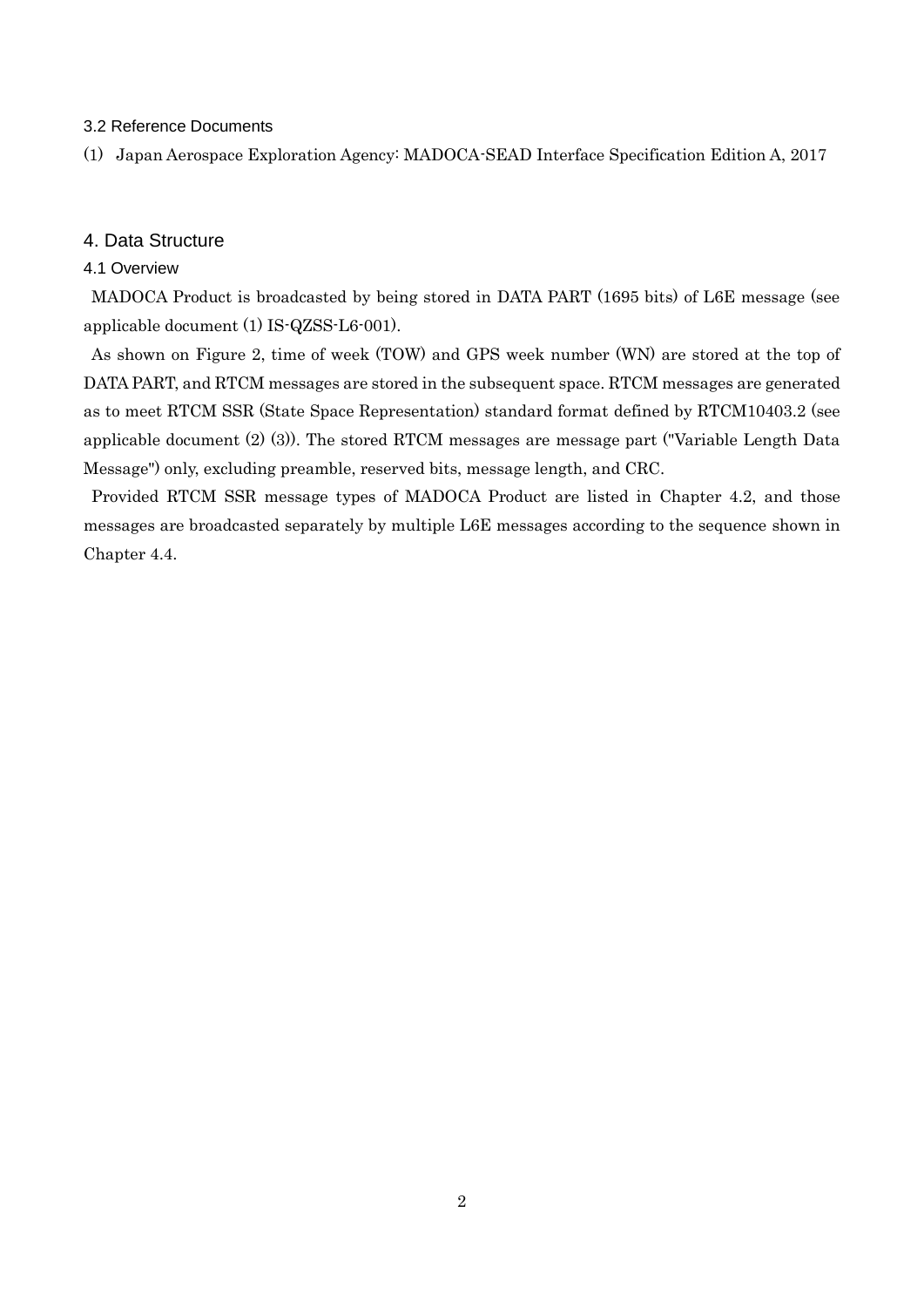

<span id="page-5-0"></span>Figure 2 Data storage construction for 1695 bits part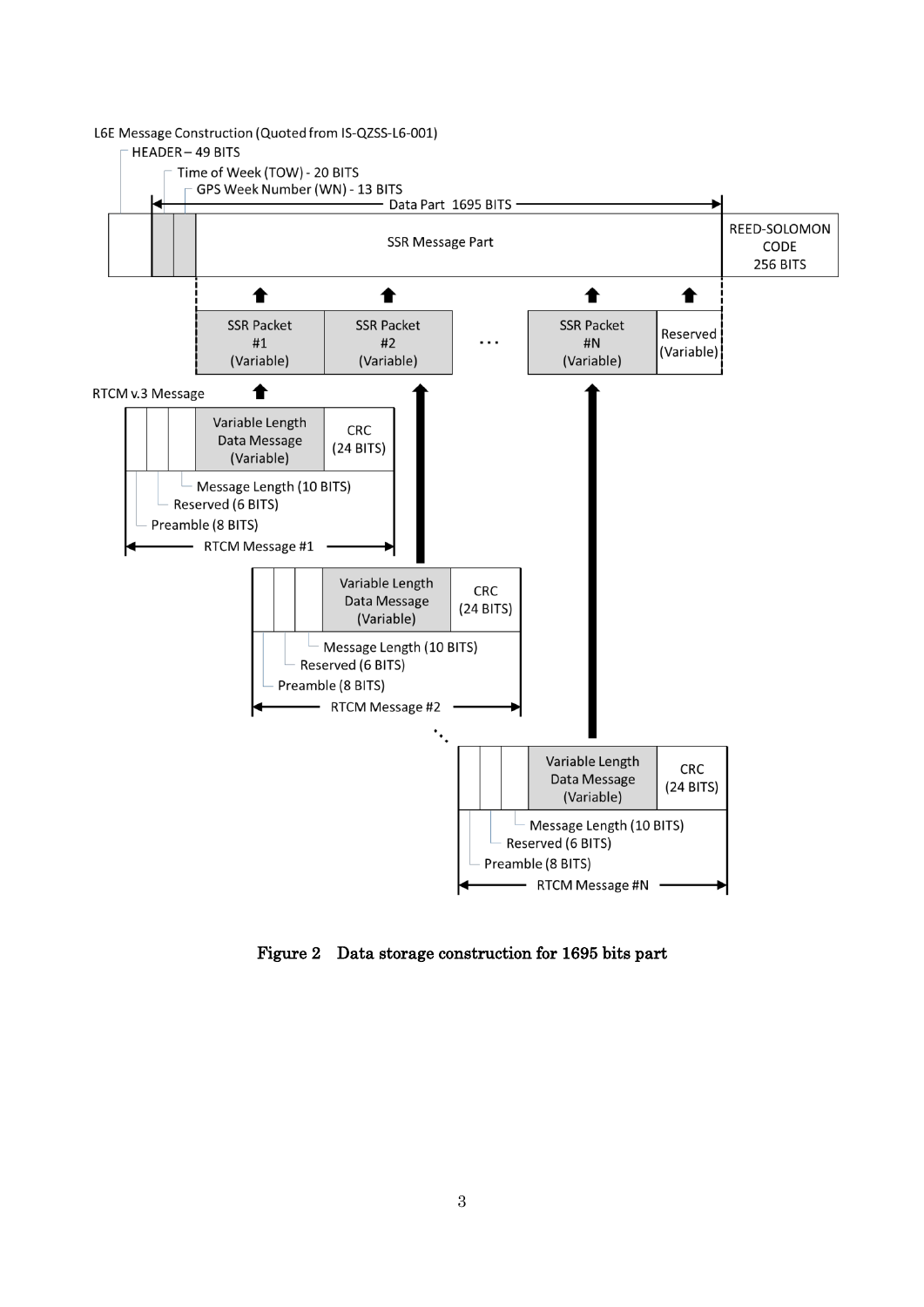## <span id="page-6-0"></span>4.2 RTCM SSR Message Types

Provided RTCM SSR message types as MADOCA Product are listed on [Table 1.](#page-6-2)

<span id="page-6-2"></span>

| Message     | Message Name                           | Size [BITS]                                              |
|-------------|----------------------------------------|----------------------------------------------------------|
| Type $#$    |                                        |                                                          |
| 1057        | SSR GPS Orbit Correction               | $68 + 135 \times NS^{*2}$                                |
| 1059        | SSR GPS Code Bias                      | $67 + 11 \times NS^{*2} + 19 \times \Sigma NCB^{*3}$     |
| 1061        | <b>SSR GPS URA</b>                     | $67 + 12 \times NS^{*2}$                                 |
| 1062        | SSR GPS High Rate Clock Correction     | $67 + 28 \times NS^{*2}$                                 |
| 1063        | <b>SSR GLONASS Orbit Correction</b>    | $65 + 134 \times NS^{*2}$                                |
| 1065        | SSR GLONASS Code Bias                  | $64 + 10 \times NS^{*2} + 19 \times \Sigma NCB^{*3}$     |
| 1067        | <b>SSR GLONASS URA</b>                 | $64 + 11 \times NS^{*2}$                                 |
| 1068        | SSR GLONASS High Rate Clock Correction | $64 + 27 \times NS^{*2}$                                 |
| $1246*1$    | SSR QZSS Orbit Correction              | $66^{*4} + 133 \times NS^{*2}$                           |
| $1248*1$    | SSR QZSS Code Bias                     | $65^{*4} + 9 \times NS^{*2} + 19 \times \Sigma NCB^{*3}$ |
| $1250^{*1}$ | SSR QZSS URA                           | $65^{*4} + 10 \times NS^{*2}$                            |
| $1251*1$    | SSR QZSS High Rate Clock Correction    | $65^{*4} + 26 \times NS^{*2}$                            |

Table 1 Provided RTCM SSR message as MADOCA Product

※1 Based on RTCM Draft Edition (see applicable document (3))

※2 NS : Number of Satellites

※3 NCB : Number of Code Biases per individual Satellite

※4 The size of data field which specifies the number of satellites in QZSS RTCM SSR is allocated "4 bits". In order to meet the enacted RTCM standard, this size will be changed to "6 bits" in future.

### <span id="page-6-1"></span>4.3 Update Interval

The update interval of provided RTCM SSR message types as MADOCA Product is shown on [Table](#page-6-3)  [2.](#page-6-3)

<span id="page-6-3"></span>

| Message Type # |                |             |                            | Update              |
|----------------|----------------|-------------|----------------------------|---------------------|
| <b>GPS</b>     | <b>GLONASS</b> | <b>QZSS</b> | Contents                   | Interval [sec]      |
| 1057           | 1063           | $1246*1$    | Orbit Correction           | 30                  |
| 1059           | 1065           | 1248*1      | Code Bias                  | 10800               |
|                |                |             |                            | $(3 \text{ hours})$ |
| 1061           | 1067           | $1250^{*1}$ | URA                        | 30                  |
| 1062           | 1068           | $1251^{*1}$ | High Rate Clock Correction | $\Omega$            |

Table 2 Message update interval

※1 Based on RTCM Draft Edition (see applicable document (3))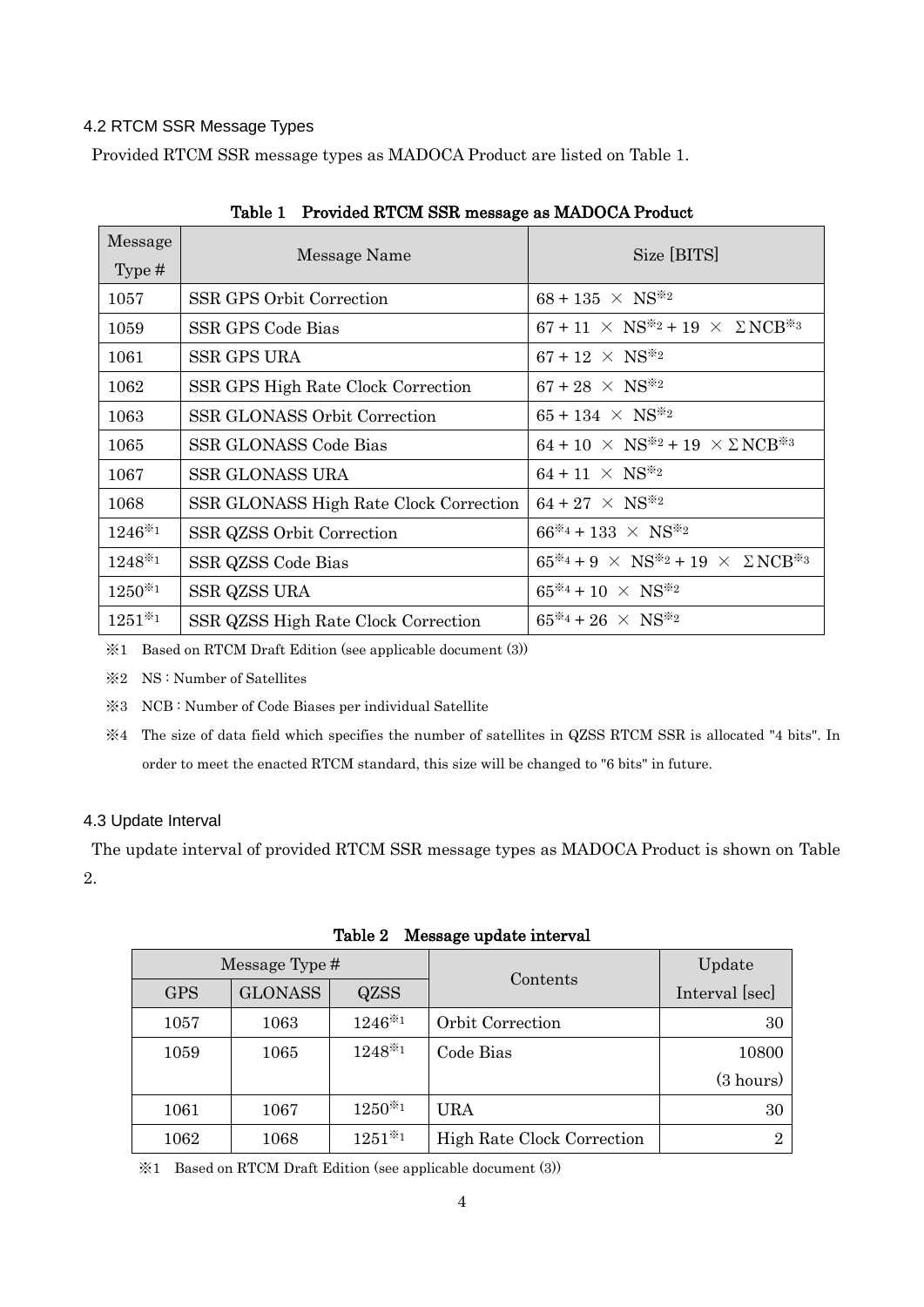### <span id="page-7-0"></span>4.4 RTCM broadcasting sequence

The sequence of RTCM SSR message types is shown on [Table 3.](#page-7-1) Each packet of L6E message is transmitted every one second, and multiple message types are stored in each packet. One cycle of sequence is consisted of 30 packets (30 seconds), and broadcasted repeatedly.

In case of no applicable correction data, no message is stored and the following messages are moved up within a packet. Any message doesn't move to different packet.

<span id="page-7-1"></span>

| Packet#         | RTCM Message Type #               | <b>Notes</b>                                     |
|-----------------|-----------------------------------|--------------------------------------------------|
|                 | (maximum number of satellites)    |                                                  |
| $\mathbf{1}$    | 1251 (1), 1062 (32), 1068 (18)    | 1068: Correction for 1st · 18th satellite        |
| $\overline{2}$  | $1068(6)$ , $1057(8)$ , $1061(8)$ | 1068: Correction for 19th · 24th satellite       |
|                 |                                   | 1057, 1061: Correction for 1st · 8th satellite   |
| 3               | $1251(1)$ , 1062 (32), 1068 (18)  | 1068: Correction for 1st · 18th satellite        |
| $\overline{4}$  | $1068(6)$ , $1057(8)$ , $1061(8)$ | 1068: Correction for 19th - 24th satellite       |
|                 |                                   | 1057, 1061: Correction for 9th - 16th satellite  |
| 5               | 1251(1), 1062(32), 1068(18)       | 1068: Correction for 1st · 18th satellite        |
| $6\phantom{1}6$ | $1068(6)$ , $1057(8)$ , $1061(8)$ | 1068: Correction for 19th - 24th satellite       |
|                 |                                   | 1057, 1061: Correction for 17th · 24th satellite |
| $\overline{7}$  | 1251 (1), 1062 (32), 1068 (18)    | 1068: Correction for 1st · 18th satellite        |
| $8\,$           | $1068(6)$ , $1057(8)$ , $1061(8)$ | 1068: Correction for 19th - 24th satellite       |
|                 |                                   | 1057, 1061: Correction for 25th · 32nd satellite |
| 9               | 1251 (1), 1062 (32), 1068 (18)    | 1068: Correction for 1st · 18th satellite        |
| 10              | 1068 (6), 1063 (8), 1067 (8)      | 1068: Correction for 19th - 24th satellite       |
|                 |                                   | 1063, 1067: Correction for 1st · 8th satellite   |
| 11              | $1251(1)$ , 1062 (32), 1068 (18)  | 1068: Correction for 1st · 18th satellite        |
| 12              | 1068 (6), 1063 (8), 1067 (8)      | 1068: Correction for 19th - 24th satellite       |
|                 |                                   | 1063, 1067: Correction for 9th · 16th satellite  |
| 13              | $1251(1)$ , 1062 (32), 1068 (18)  | 1068: Correction for 1st · 18th satellite        |
|                 |                                   |                                                  |

Table 3 Sequence of RTCM SSR message types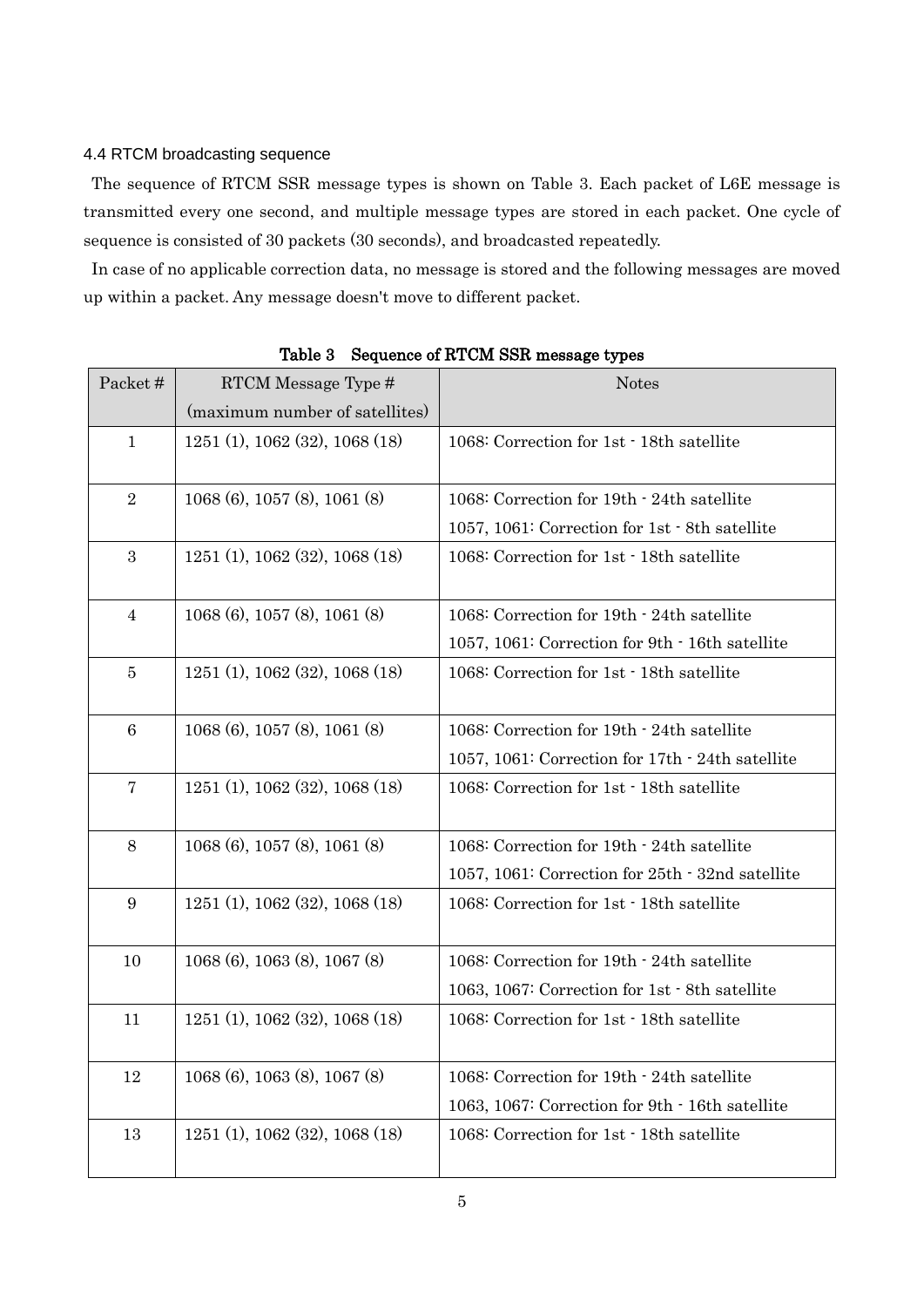| 14          | $1068(6)$ , 1063 $(8)$ , 1067 $(8)$ | 1068: Correction for 19th - 24th satellite       |
|-------------|-------------------------------------|--------------------------------------------------|
|             |                                     | 1063, 1067: Correction for 17th - 24th satellite |
| 15          | 1251(1), 1062(32), 1068(18)         | 1068: Correction for 1st · 18th satellite        |
| 16          | 1068 (6), 1246 (1), 1250 (1)        | 1068: Correction for 19th - 24th satellite       |
|             |                                     | 1246, 1250: Correction for 1st satellite         |
| 17          | 1251(1), 1062(32), 1068(18)         | 1068: Correction for 1st · 18th satellite        |
| 18          | $1068(6)$ , $1059(24)$              | 1068: Correction for 19th - 24th satellite       |
|             |                                     | 1059: Correction for 1st · 24th satellite        |
| 19          | 1251 (1), 1062 (32), 1068 (18)      | 1068: Correction for 1st · 18th satellite        |
| 20          | $1068(6)$ , $1059(8)$               | 1068: Correction for 19th · 24th satellite       |
|             |                                     | 1059: Correction for 25th · 32nd satellite       |
| 21          | 1251(1), 1062(32), 1068(18)         | 1068: Correction for 1st · 18th satellite        |
| $\bf 22$    | $1068(6)$ , $1065(24)$              | 1068: Correction for 19th · 24th satellite       |
| 23          | 1251(1), 1062(32), 1068(18)         | 1068: Correction for 1st · 18th satellite        |
| 24          | 1068(6)                             | 1068: Correction for 19th - 24th satellite       |
| $25\,$      | 1251(1), 1062(32), 1068(18)         | 1068: Correction for 1st · 18th satellite        |
| 26          | 1068(6)                             | 1068: Correction for 19th - 24th satellite       |
| $\sqrt{27}$ | 1251 (1), 1062 (32), 1068 (18)      | 1068: Correction for 1st · 18th satellite        |
| 28          | 1068(6)                             | 1068: Correction for 19th · 24th satellite       |
| 29          | 1251 (1), 1062 (32), 1068 (18)      | 1068: Correction for 1st · 18th satellite        |
| 30          | 1068(6)                             | 1068: Correction for 19th - 24th satellite       |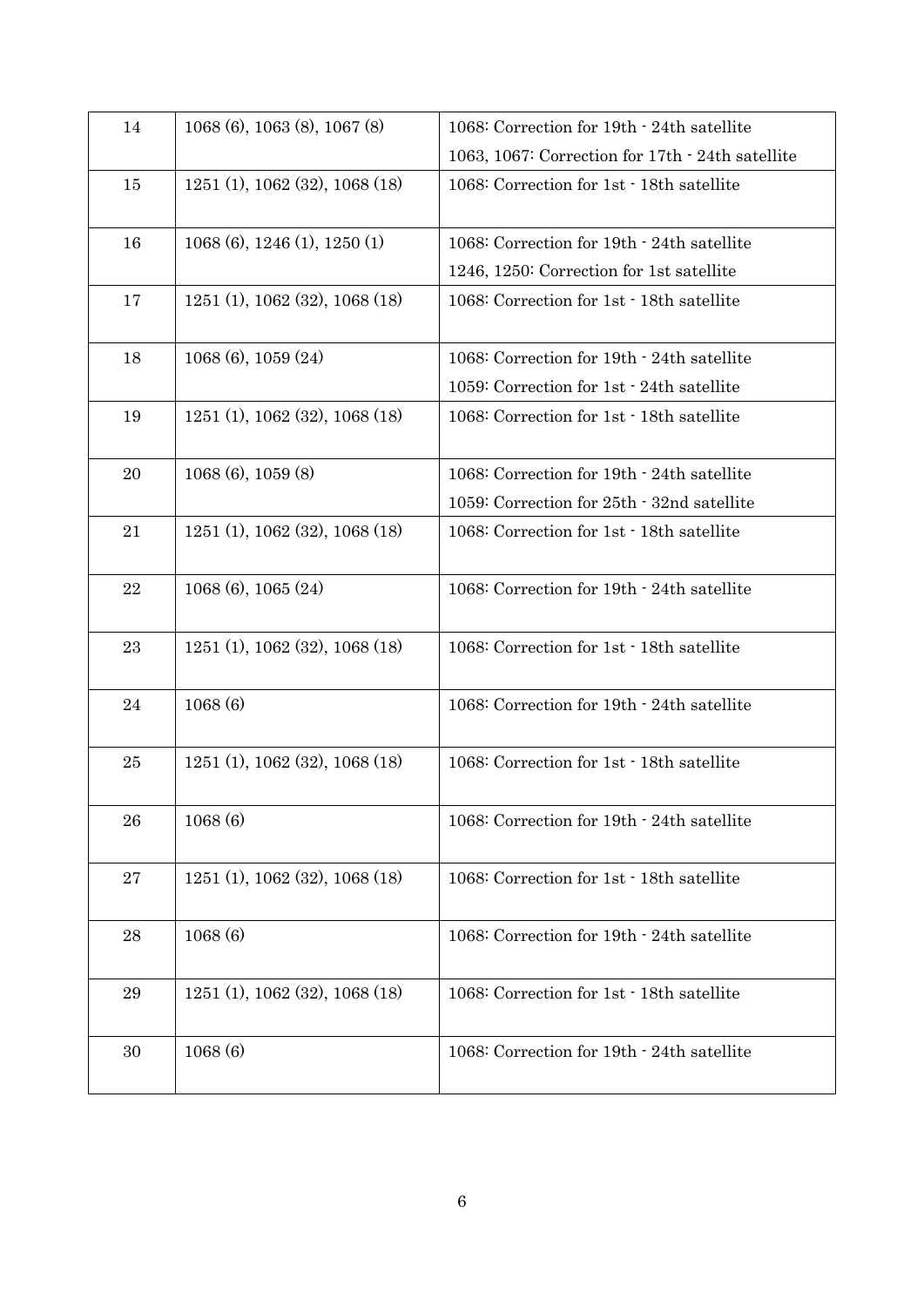#### <span id="page-9-0"></span>4.5 Points of Consideration for Positioning

#### <span id="page-9-1"></span>4.5.1 SSR IOD number

Orbit and clock correction of RTCM SSR format are delta value from reference ephemeris. IODE number of reference ephemeris is stored in SSR Orbit Correction message, and other SSR messages are associated by IOD number in each data. Users of MADOCA Product need to combine the messages that have the same IOD number. For details, see applicable document (2) and (3).

#### <span id="page-9-2"></span>4.5.2 Clock Correction

In order to reduce the size of clock correction that requires high-frequency updates, RTCM10403.2 (see applicable document (2)) defines the clock correction as the sum of "Clock Correction" (MT=1058 etc.) that shows difference from reference ephemeris and "High Rate Clock Correction (HRCC)" (MT=1062 etc.) that shows difference from the original Clock Correction. Image of these messages is shown on [Figure 3.](#page-9-3)



Clock Time = Time in Ephemeris + Clock Correction + High Rate Clock Correction

Figure 3 Image of Clock Correction and High Rate Clock Correction

<span id="page-9-3"></span>On the other hand, MADOCA Product defines "HRCC" as the difference from reference ephemeris. As described above, RTCM10403.2 defines "HRCC" as the difference from "Clock Correction", therefore, applications based on RTCM may not be able to apply HRCC of MADOCA Product due to the lack of difference information from reference ephemeris. For dealing with HRCC correctly, two example approaches are shown below.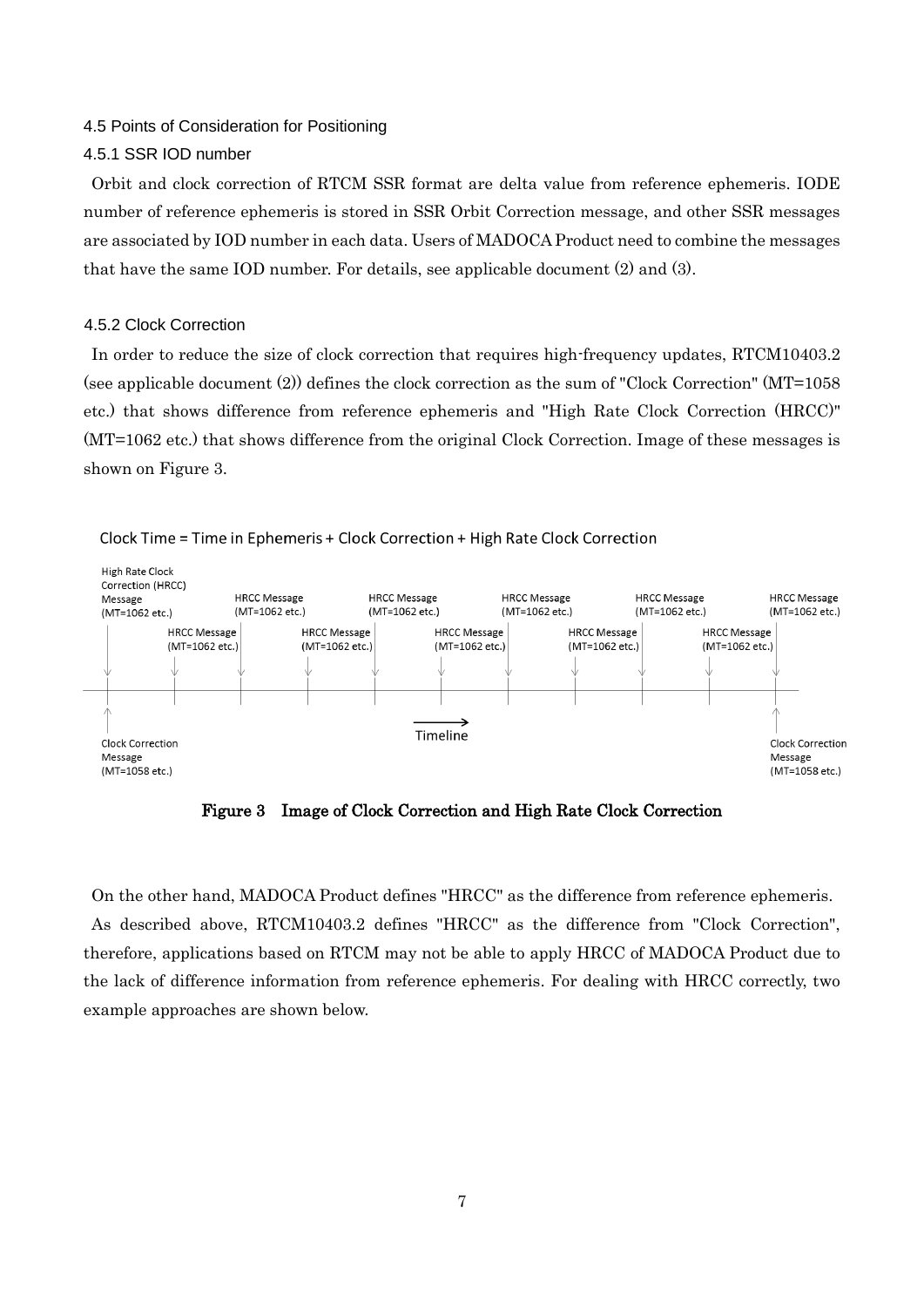Approach 1:

Based on "HRCC" of MADOCA Product, "Clock Correction" or "Combined Orbit and Clock Corrections" can be generated on the user's side. [Figure 4](#page-10-0) shows the dealing example of this approach in case of GPS.

- 1. Generate the header of "Clock Correction" message by diverting that of "HRCC". Since both header constructions are the same, it can be generated easily.
- 2. Copy the correction value (DF=390) in "HRCC" to 8CO (DF=376) in "Clock Correction" message.
- 3. Set zero as  $\delta$ C1 (DF=377) and  $\delta$ C2 (DF=378) in "Clock Correction" message.

\* "DF" means "Data Field" of RTCM10403.2



Figure 4 Approach 1, in case of GPS

#### <span id="page-10-0"></span>Approach 2:

Generate dummy message of "Clock Correction". [Figure 5](#page-10-1) shows the dealing example of this approach in case of GPS.

- 1. Generate the header of "Clock Correction" message by diverting that of "HRCC". Since both header constructions are the same, it can be generated easily.
- 2. Set all zero as δC0 (DF=376), δC1 (DF=377), and δC2 (DF=378) so that dummy "Clock Correction" message is generated.

\* "DF" means "Data Field" of RTCM10403.2

<span id="page-10-1"></span>

Figure 5 Approach 2, in case of GPS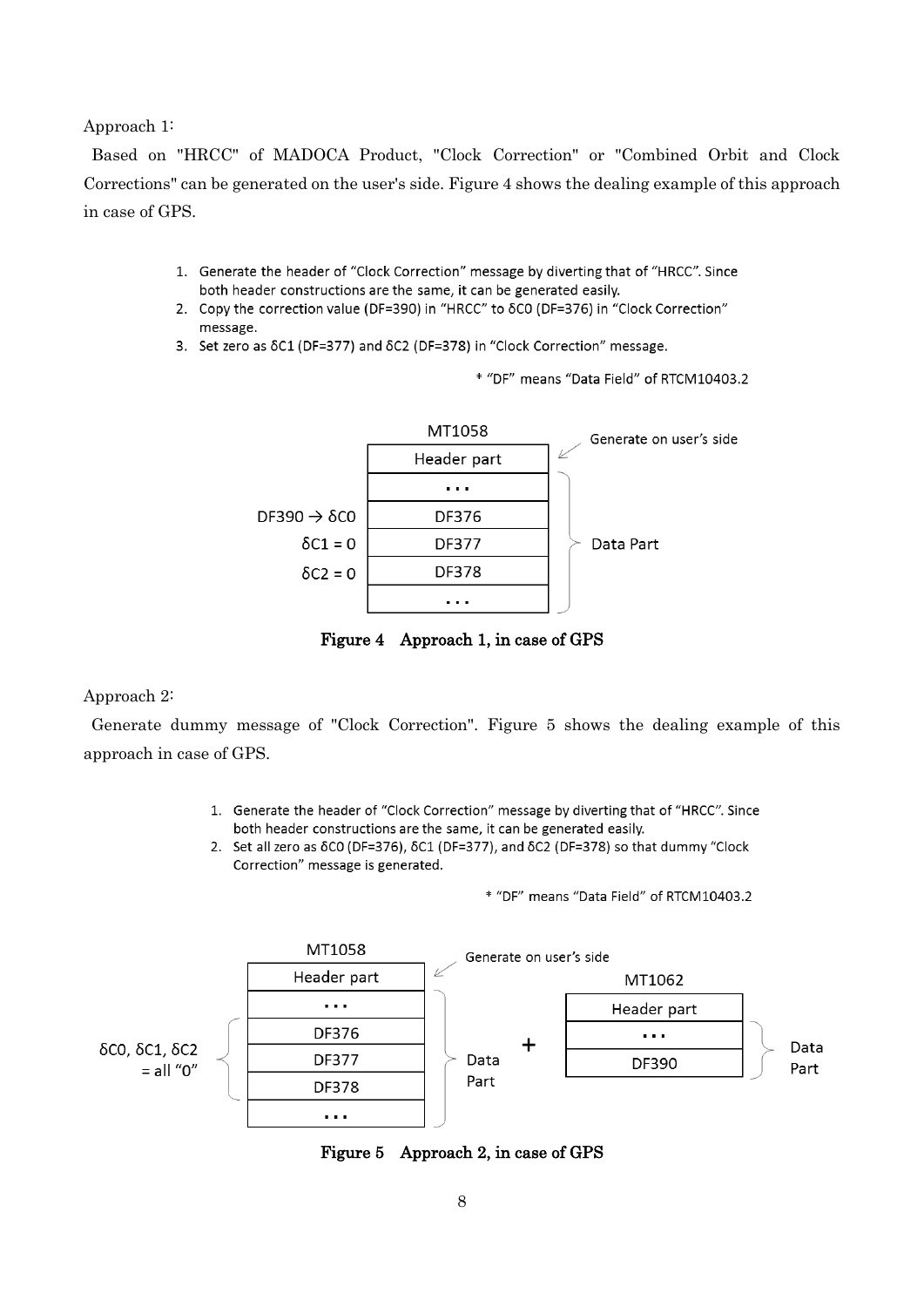## <span id="page-11-0"></span>5. Message Format

## <span id="page-11-1"></span>5.1 Orbit Correction

Below table shows the contents of Orbit Correction message for GPS, QZSS, and GLONASS. This definition is based on RTCM10403.2 (applicable document (2) and (3)). "DF" in Notes column means the Data Field of corresponding RTCM10403.2 definition.

## (1) GPS Orbit Correction

Contents of SSR GPS Orbit Correction is shown on [Table 4.](#page-11-2)

<span id="page-11-2"></span>

| #              | Data Field Name                                          | Data<br>Type      | <b>Size</b><br>[bits] | Range              | Data Field Notes                | <b>Notes</b> |
|----------------|----------------------------------------------------------|-------------------|-----------------------|--------------------|---------------------------------|--------------|
| $\mathbf{1}$   | Message Number                                           | uint12            | 12                    | $0 - 4095$         | RTCM Message Type Number        | <b>DF002</b> |
|                |                                                          |                   |                       | (Value: 1057)      |                                 |              |
| $\overline{2}$ | GPS Epoch Time 1s                                        | uint20            | 20                    | $0.604799$ [s]     | GPS Reference Time              | DF385        |
|                |                                                          |                   |                       |                    | (Time of GPS Week)              |              |
| 3              | SSR Update Interval                                      | bit(4)            | $\overline{4}$        | $0 - 15$           | Update Interval of this data    | DF391        |
|                |                                                          |                   |                       |                    | $(Value: 5) = 30 seconds$       |              |
| $\overline{4}$ | Multiple Message                                         | bit(1)            | $\mathbf{1}$          | $0$ or $1$         | Indicator for transmitting      | <b>DF388</b> |
|                | Indicator                                                |                   |                       |                    | messages with the same          |              |
|                |                                                          |                   |                       |                    | Message Number and Epoch        |              |
|                |                                                          |                   |                       |                    | Time (1- multiple message       |              |
|                |                                                          |                   |                       |                    | transmitted)                    |              |
| 5              | Satellite Reference                                      | bit(1)            | $\mathbf{1}$          | $0$ or $1$         | Satellite Reference Datum       | DF375        |
|                | Datum                                                    |                   |                       |                    | 0-ITRF<br>1-Regional            |              |
| 6              | <b>IOD SSR</b>                                           | uint4             | $\overline{4}$        | $0 - 15$           | Associating number with         | DF413        |
|                |                                                          |                   |                       |                    | messages using the same         |              |
|                |                                                          |                   |                       |                    | reference                       |              |
| 7              | SSR Provider ID                                          | uint16            | 16                    | $0 - 65535$        | SSR Provider Number             | DF414        |
| 8              | SSR Solution ID                                          | uint4             | $\overline{4}$        | $0 - 15$           | SSR Service Number              | DF415        |
| 9              | No. of Satellites                                        | uint <sub>6</sub> | 6                     | $0 - 63$           | Number of Corrected Satellites  | DF387        |
|                | Subtotal $(\#1 - \#9)$                                   |                   | 68                    |                    |                                 |              |
|                | #10 · #17 are repeated for the number of Satellites (NS) |                   |                       |                    |                                 |              |
| $10\,$         | GPS Satellite ID                                         | uint <sub>6</sub> | 6                     | $1 - 32$           | GPS Satellite ID                | <b>DF068</b> |
| 11             | <b>GPS IODE</b>                                          | uint8             | 8                     | $0 - 255$          | <b>IODE</b> Number of reference | <b>DF071</b> |
|                |                                                          |                   |                       |                    | ephemeris                       |              |
| 12             | Delta Radial                                             | int22             | 22                    | $\pm 209.7151$ [m] | Radial orbit correction for     | Resolution:  |
|                |                                                          |                   |                       |                    | reference ephemeris with        | $0.1$ [mm]   |
|                |                                                          |                   |                       |                    | IODE specified by #11           | DF365        |

Table 4 SSR GPS Orbit Correction (Message Type: 1057)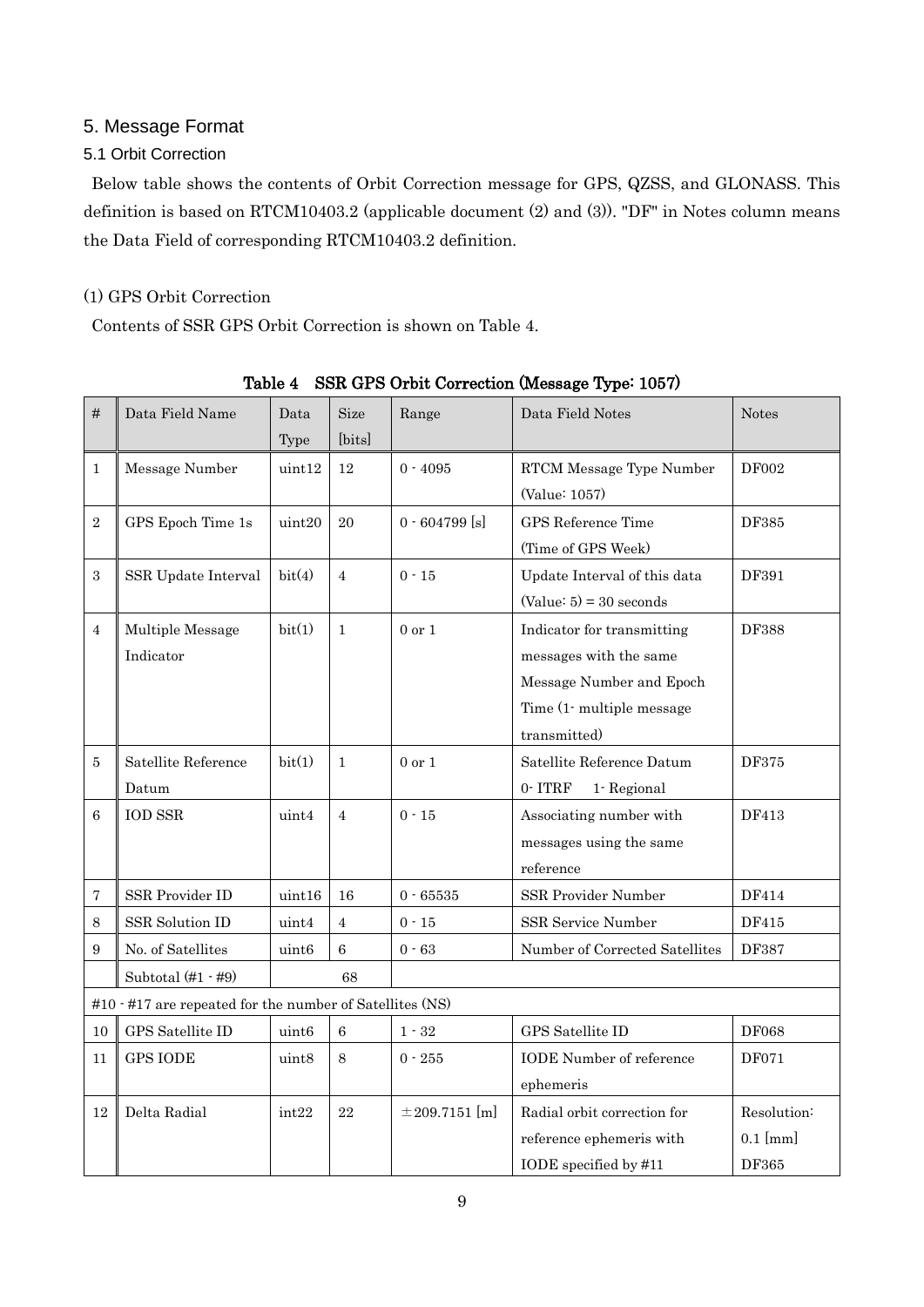| 13 | Delta Along Track        | int20 | 20                   | $\pm$ 209.7148 [m]  | Along-Track orbit correction     | Resolution:    |
|----|--------------------------|-------|----------------------|---------------------|----------------------------------|----------------|
|    |                          |       |                      |                     | for reference ephemeris with     | $0.4$ [mm]     |
|    |                          |       |                      |                     | IODE specified by #11            | DF366          |
| 14 | Delta Cross-Track        | int20 | 20                   | $\pm 209.7148$ [m]  | Cross-Track orbit correction for | Resolution:    |
|    |                          |       |                      |                     | reference ephemeris with         | $0.4$ [mm]     |
|    |                          |       |                      |                     | IODE specified by #11            | DF367          |
| 15 | Dot Delta Radial         | int21 | 21                   | ±1.048575           | Velocity of Radial orbit         | Resolution:    |
|    |                          |       |                      | $\lceil m/s \rceil$ | correction for reference         | $0.001$ [mm/s] |
|    |                          |       |                      |                     | ephemeris with IODE specified    | <b>DF368</b>   |
|    |                          |       |                      |                     | $by$ #11                         |                |
| 16 | Delta<br>Along-<br>Dot   | int19 | 19                   | $\pm 1.048572$      | Velocity of Along-Track orbit    | Resolution:    |
|    | Track                    |       |                      | $\lceil m/s \rceil$ | correction for reference         | $0.004$ [mm/s] |
|    |                          |       |                      |                     | ephemeris with IODE specified    | DF369          |
|    |                          |       |                      |                     | $by$ #11                         |                |
| 17 | Delta<br>Cross-<br>Dot   | int19 | 19                   | $\pm 1.048572$      | Velocity of Cross-Track orbit    | Resolution:    |
|    | Track                    |       |                      | [m/s]               | correction for reference         | $0.004$ [mm/s] |
|    |                          |       |                      |                     | ephemeris with IODE specified    | <b>DF370</b>   |
|    |                          |       |                      |                     | $by$ #11                         |                |
|    | Subtotal $(\#10 - \#17)$ |       | 135                  |                     |                                  |                |
|    | Total                    |       | $68 + 135 \times NS$ |                     |                                  |                |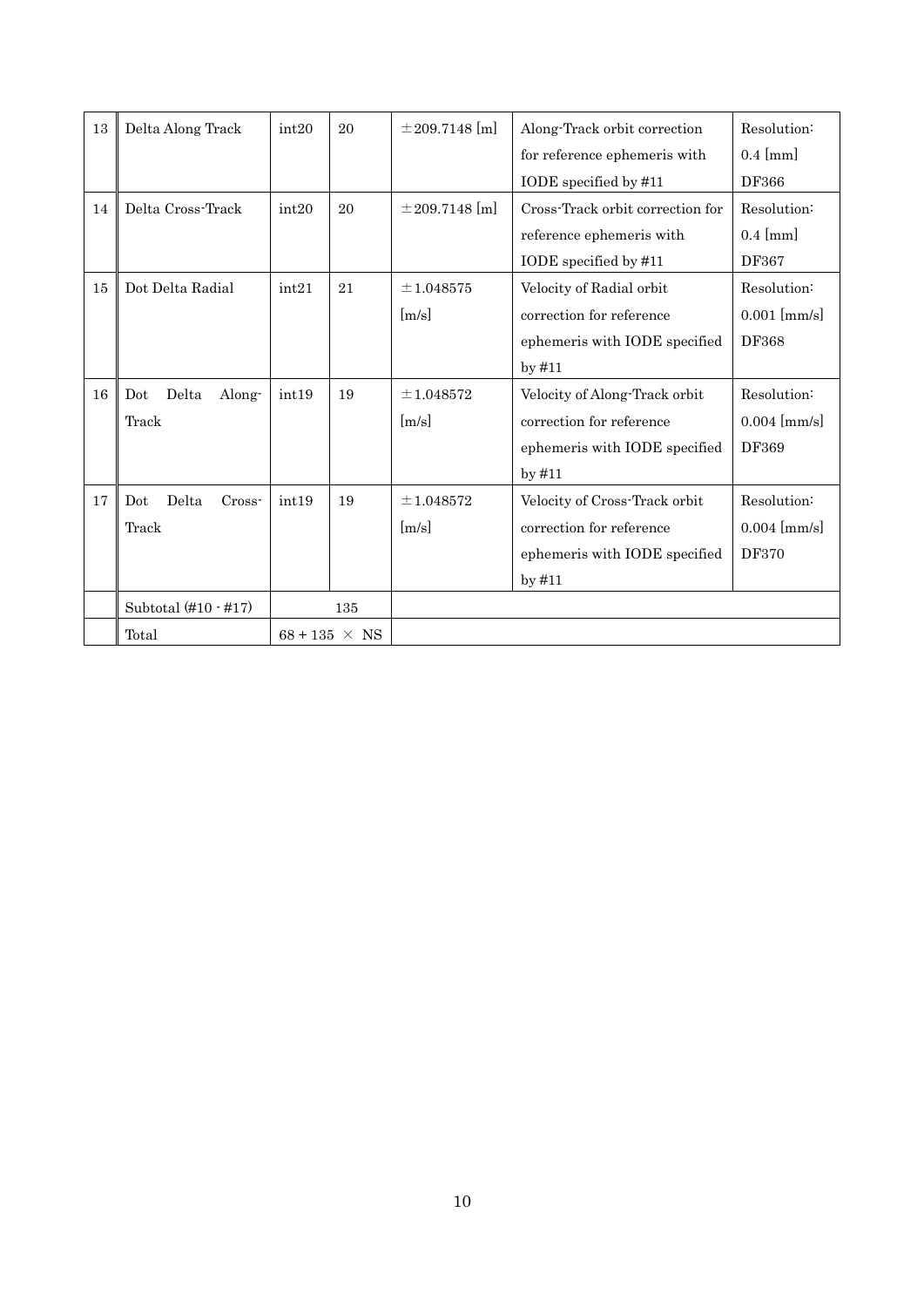# (2) QZSS Orbit Correction

## <span id="page-13-0"></span>Contents of SSR QZSS Orbit Correction is shown on [Table 5.](#page-13-0)

Table 5 SSR QZSS Orbit Correction (Message Type: 1246)

| #              | Data Field Name                                                      | Data              | <b>Size</b>    | Range              | Data Field Notes                 | <b>Notes</b>  |
|----------------|----------------------------------------------------------------------|-------------------|----------------|--------------------|----------------------------------|---------------|
|                |                                                                      | Type              | [bits]         |                    |                                  |               |
| $\mathbf{1}$   | Message Number                                                       | $\text{uint12}$   | 12             | $0 - 4095$         | RTCM Message Type Number         | DF002         |
|                |                                                                      |                   |                |                    | (Value: 1246)                    |               |
| $\overline{2}$ | QZSS Epoch Time 1s                                                   | uint20            | 20             | $0 - 604799$ [s]   | <b>QZSS</b> Reference Time       | DF460*1       |
|                |                                                                      |                   |                |                    | (Time of QZSS Week)              |               |
| 3              | SSR Update Interval                                                  | bit(4)            | $\overline{4}$ | $0 - 15$           | Update Interval of this data     | DF391         |
|                |                                                                      |                   |                |                    | $(Value: 5) = 30 seconds$        |               |
| $\overline{4}$ | Multiple Message                                                     | bit(1)            | $\mathbf{1}$   | $0$ or $1$         | Indicator for transmitting       | <b>DF388</b>  |
|                | Indicator                                                            |                   |                |                    | messages with the same           |               |
|                |                                                                      |                   |                |                    | Message Number and Epoch         |               |
|                |                                                                      |                   |                |                    | Time (1-multiple message)        |               |
|                |                                                                      |                   |                |                    | transmitted)                     |               |
| 5              | Satellite Reference                                                  | bit(1)            | 1              | $0$ or $1$         | Satellite Reference Datum        | DF375         |
|                | Datum                                                                |                   |                |                    | 0-ITRF<br>1-Regional             |               |
| 6              | <b>IOD SSR</b>                                                       | uint4             | $\overline{4}$ | $0 - 15$           | Associating number with          | DF413         |
|                |                                                                      |                   |                |                    | messages using the same          |               |
|                |                                                                      |                   |                |                    | reference                        |               |
| 7              | SSR Provider ID                                                      | uint16            | 16             | $0 - 65535$        | SSR Provider Number              | DF414         |
| $\,8\,$        | SSR Solution ID                                                      | uint4             | $\overline{4}$ | $0 - 15$           | SSR Service Number               | DF415         |
| 9              | No. of Satellites                                                    | uint4             | 4              | $0$ - $15\,$       | Number of Corrected Satellites   | No definition |
|                | Subtotal $(\#1 - \#9)$                                               |                   | 66             |                    |                                  |               |
|                | $\#10$ $\cdot$ $\#17$ are repeated for the number of Satellites (NS) |                   |                |                    |                                  |               |
| 10             | $QZSS$ Satellite ${\rm ID}$                                          | uint4             | $\overline{4}$ | $1 - 10$           | QZSS Satellite ID <sup>*2</sup>  | DF429         |
| 11             | <b>QZSS IODE</b>                                                     | uint <sub>8</sub> | 8              | $0 - 255$          | <b>IODE</b> Number of reference  | DF071         |
|                |                                                                      |                   |                |                    | ephemeris                        |               |
| 12             | Delta Radial                                                         | int22             | 22             | $\pm 209.7151$ [m] | Radial orbit correction for      | Resolution:   |
|                |                                                                      |                   |                |                    | reference ephemeris with         | $0.1$ [mm]    |
|                |                                                                      |                   |                |                    | IODE specified by #11            | DF365         |
| 13             | Delta Along Track                                                    | int20             | 20             | $\pm 209.7148$ [m] | Along-Track orbit correction     | Resolution    |
|                |                                                                      |                   |                |                    | for reference ephemeris with     | $0.4$ [mm]    |
|                |                                                                      |                   |                |                    | IODE specified by #11            | DF366         |
| 14             | Delta Cross-Track                                                    | int20             | 20             | $\pm 209.7148$ [m] | Cross-Track orbit correction for | Resolution:   |
|                |                                                                      |                   |                |                    | reference ephemeris with         | $0.4$ [mm]    |
|                |                                                                      |                   |                |                    | IODE specified by #11            | DF367         |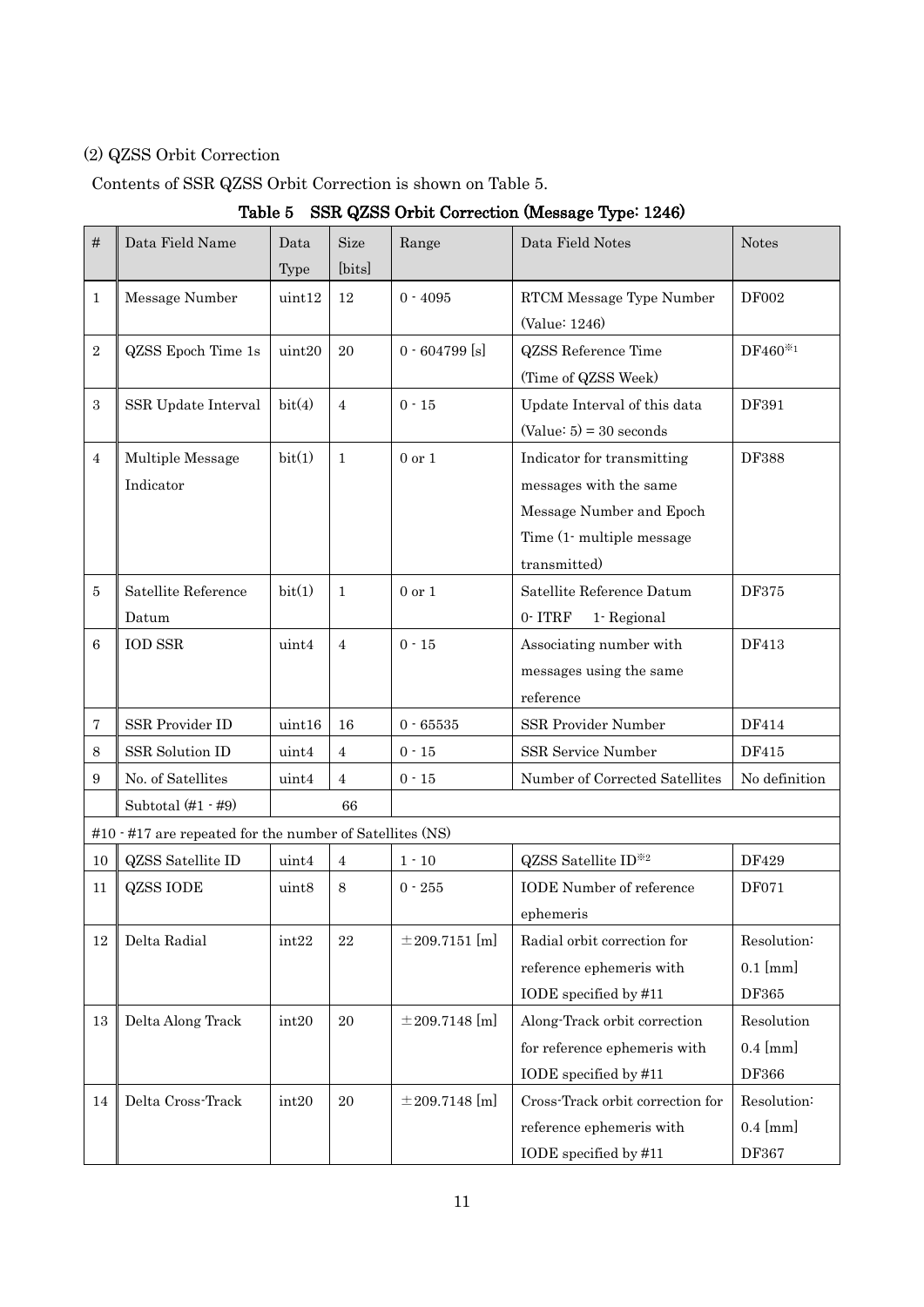| 15 | Dot Delta Radial                | int21 | 21                   | $\pm 1.048575$ | Velocity of Radial orbit      | Resolution:    |
|----|---------------------------------|-------|----------------------|----------------|-------------------------------|----------------|
|    |                                 |       |                      | [m/s]          | correction for reference      | $0.001$ [mm/s] |
|    |                                 |       |                      |                | ephemeris with IODE specified | <b>DF368</b>   |
|    |                                 |       |                      |                | $by$ #11                      |                |
| 16 | Delta<br>Along-<br>Dot          | int19 | 19                   | $\pm 1.048572$ | Velocity of Along-Track orbit | Resolution:    |
|    | Track                           |       |                      | m/s            | correction for reference      | $0.004$ [mm/s] |
|    |                                 |       |                      |                | ephemeris with IODE specified | DF369          |
|    |                                 |       |                      |                | $by$ #11                      |                |
| 17 | Delta<br>Cross-<br>Dot          | int19 | 19                   | $\pm 1.048572$ | Velocity of Cross-Track orbit | Resolution:    |
|    | Track                           |       |                      | m/s            | correction for reference      | $0.004$ [mm/s] |
|    |                                 |       |                      |                | ephemeris with IODE specified | DF370          |
|    |                                 |       |                      |                | $by$ #11                      |                |
|    | Subtotal $(\#10 - \#17)$<br>133 |       |                      |                |                               |                |
|    | Total                           |       | $66 + 133 \times NS$ |                |                               |                |

※1 Based on RTCM Draft Edition (see applicable document (3))

※2 QZSS Satellite ID is defined as below table.

## QZSS Satellite ID

| ID             | <b>QZSS</b> Satellite PRN |
|----------------|---------------------------|
| $\mathbf{1}$   | 193                       |
| $\overline{2}$ | 194                       |
| 3              | 195                       |
| 4              | 196                       |
| 5              | 197                       |
| 6              | 198                       |
| 7              | 199                       |
| 8              | 200                       |
| 9              | 201                       |
| 10             | 202                       |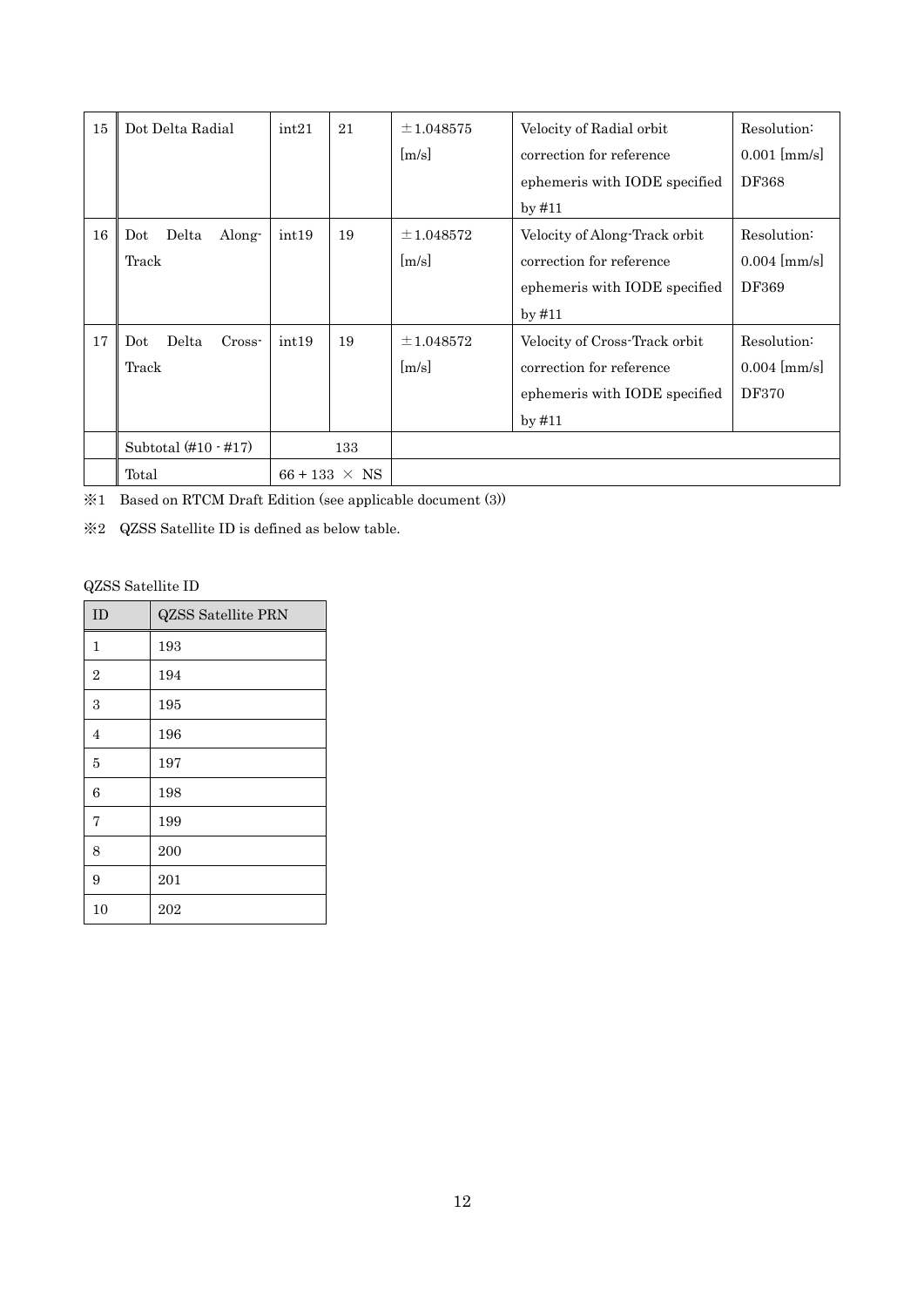## (3) GLONASS Orbit Correction

## <span id="page-15-0"></span>Contents of SSR GLONASS Orbit Correction is shown on [Table 6.](#page-15-0)

|  |  | Table 6 SSR GLONASS Orbit Correction (Message Type: 1063) |  |  |  |  |  |
|--|--|-----------------------------------------------------------|--|--|--|--|--|
|--|--|-----------------------------------------------------------|--|--|--|--|--|

| #              | Data Field Name                                          | Data<br>Type      | Size<br>[bits] | Range              | Data Field Notes                                                                                                               | <b>Notes</b>                              |
|----------------|----------------------------------------------------------|-------------------|----------------|--------------------|--------------------------------------------------------------------------------------------------------------------------------|-------------------------------------------|
| $\mathbf{1}$   | Message Number                                           | $\text{uint12}$   | 12             | $0 - 4095$         | RTCM Message Type Number<br>(Value: 1063)                                                                                      | DF002                                     |
| $\sqrt{2}$     | <b>GLONASS</b> Epoch<br>Time 1s                          | uint17            | 17             | $0 - 86399$ [s]    | <b>GLONASS Reference Time</b><br>(Time of GLONASS day)                                                                         | DF386                                     |
| 3              | SSR Update Interval                                      | bit(4)            | $\overline{4}$ | $0 - 15$           | Update Interval of this data<br>$(Value: 5) = 30 seconds$                                                                      | DF391                                     |
| $\overline{4}$ | Multiple Message<br>Indicator                            | bit(1)            | $\mathbf{1}$   | $0$ or $1$         | Indicator for transmitting<br>messages with the same<br>Message Number and Epoch<br>Time (1- multiple message)<br>transmitted) | DF388                                     |
| 5              | Satellite Reference<br>Datum                             | bit(1)            | $\mathbf{1}$   | $0$ or $1$         | Satellite Reference Datum<br>$0-$ ITRF<br>1-Regional                                                                           | DF375                                     |
| 6              | <b>IOD SSR</b>                                           | uint4             | $\overline{4}$ | $0 - 15$           | Associating number with<br>messages using the same<br>reference                                                                | DF413                                     |
| 7              | SSR Provider ID                                          | uint16            | 16             | $0 - 65535$        | SSR Provider Number                                                                                                            | DF414                                     |
| 8              | SSR Solution ID                                          | uint4             | 4              | $0 - 15$           | SSR Service Number                                                                                                             | DF415                                     |
| 9              | No. of Satellites                                        | uint <sub>6</sub> | $\,6\,$        | $0 - 63$           | Number of Corrected Satellites                                                                                                 | DF387                                     |
|                | Subtotal $(\#1 - \#9)$                                   |                   | 65             |                    |                                                                                                                                |                                           |
|                | #10 · #17 are repeated for the number of Satellites (NS) |                   |                |                    |                                                                                                                                |                                           |
| 10             | <b>GLONASS</b> Satellite<br><b>ID</b>                    | uint5             | 5              | $1 - 24$           | <b>GLONASS Satellite ID</b>                                                                                                    | DF384                                     |
| 11             | <b>GLONASS IOD</b>                                       | uint8             | 8              | $0 - 255$          | <b>IODE</b> Number of reference<br>ephemeris                                                                                   | DF392                                     |
| 12             | Delta Radial                                             | int22             | 22             | $\pm 209.7151$ [m] | Radial orbit correction for<br>reference ephemeris with<br>IODE specified by #11                                               | Resolution:<br>$0.1$ [mm]<br>DF365        |
| 13             | Delta Along Track                                        | int20             | 20             | $\pm 209.7148$ [m] | Along-Track orbit correction<br>for reference ephemeris with<br>IODE specified by #11                                          | Resolution:<br>$0.4$ [mm]<br><b>DF366</b> |
| 14             | Delta Cross-Track                                        | int20             | $20\,$         | $\pm 209.7148$ [m] | Cross-Track orbit correction for<br>reference ephemeris with<br>IODE specified by #11                                          | Resolution:<br>$0.4$ [mm]<br>DF367        |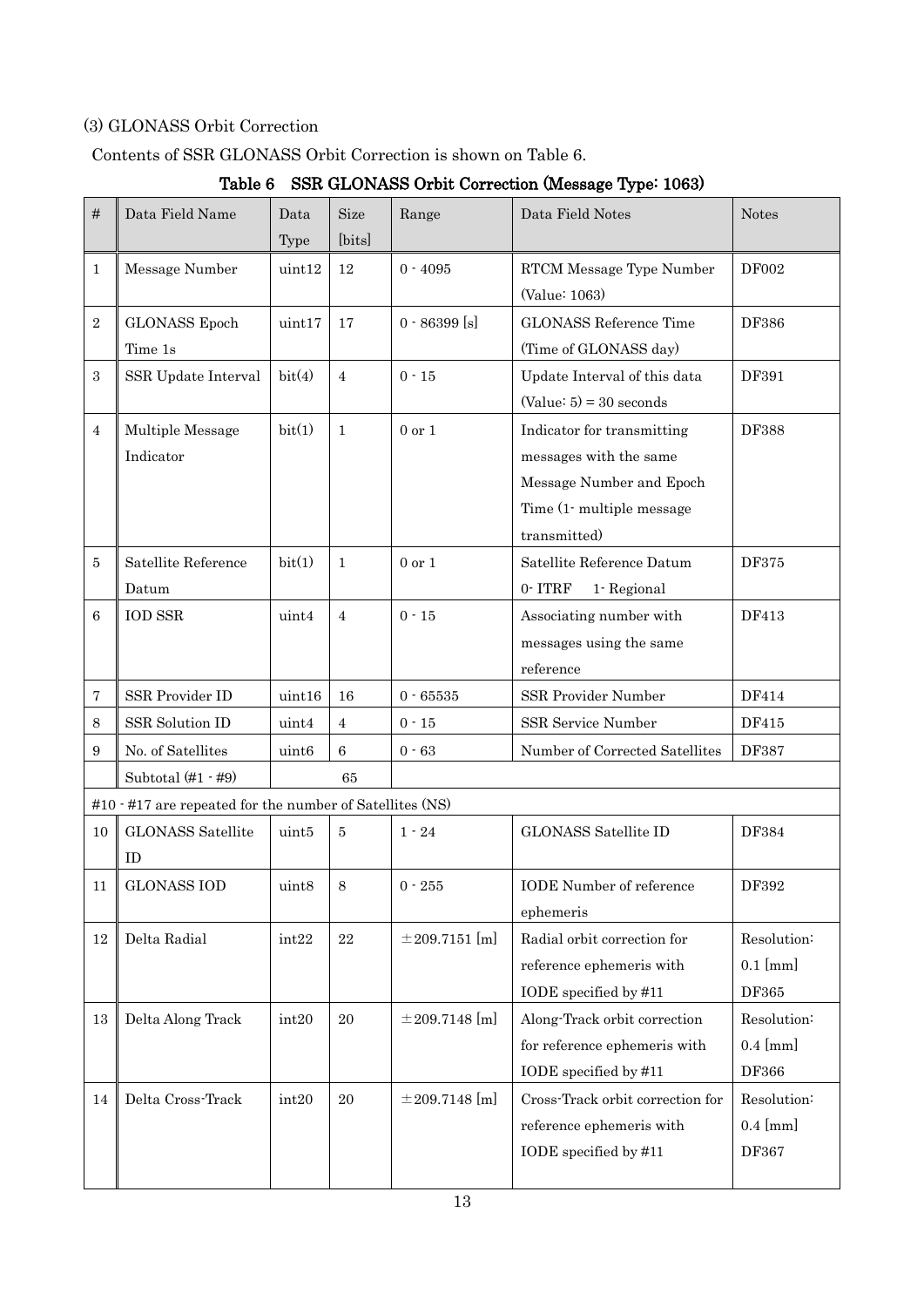| 15 | Dot Delta Radial                  | int21 | 21                          | $\pm 1.048575$<br>[m/s] | Velocity of Radial orbit<br>correction for reference<br>ephemeris with IODE specified<br>$by$ #11      | Resolution:<br>$0.001$ [mm/s]<br><b>DF368</b> |
|----|-----------------------------------|-------|-----------------------------|-------------------------|--------------------------------------------------------------------------------------------------------|-----------------------------------------------|
| 16 | Delta<br>Dot<br>Along-<br>Track   | int19 | 19                          | $\pm 1.048572$<br> m/s  | Velocity of Along-Track orbit<br>correction for reference<br>ephemeris with IODE specified<br>$by$ #11 | Resolution:<br>$0.004$ [mm/s]<br>DF369        |
| 17 | Delta<br>$Cross-$<br>Dot<br>Track | int19 | 19                          | $\pm 1.048572$<br>[m/s] | Velocity of Cross-Track orbit<br>correction for reference<br>ephemeris with IODE specified<br>$by$ #11 | Resolution:<br>$0.004$ [mm/s]<br><b>DF370</b> |
|    | Subtotal $(\#10 - \#17)$<br>Total |       | 134<br>$65 + 134 \times NS$ |                         |                                                                                                        |                                               |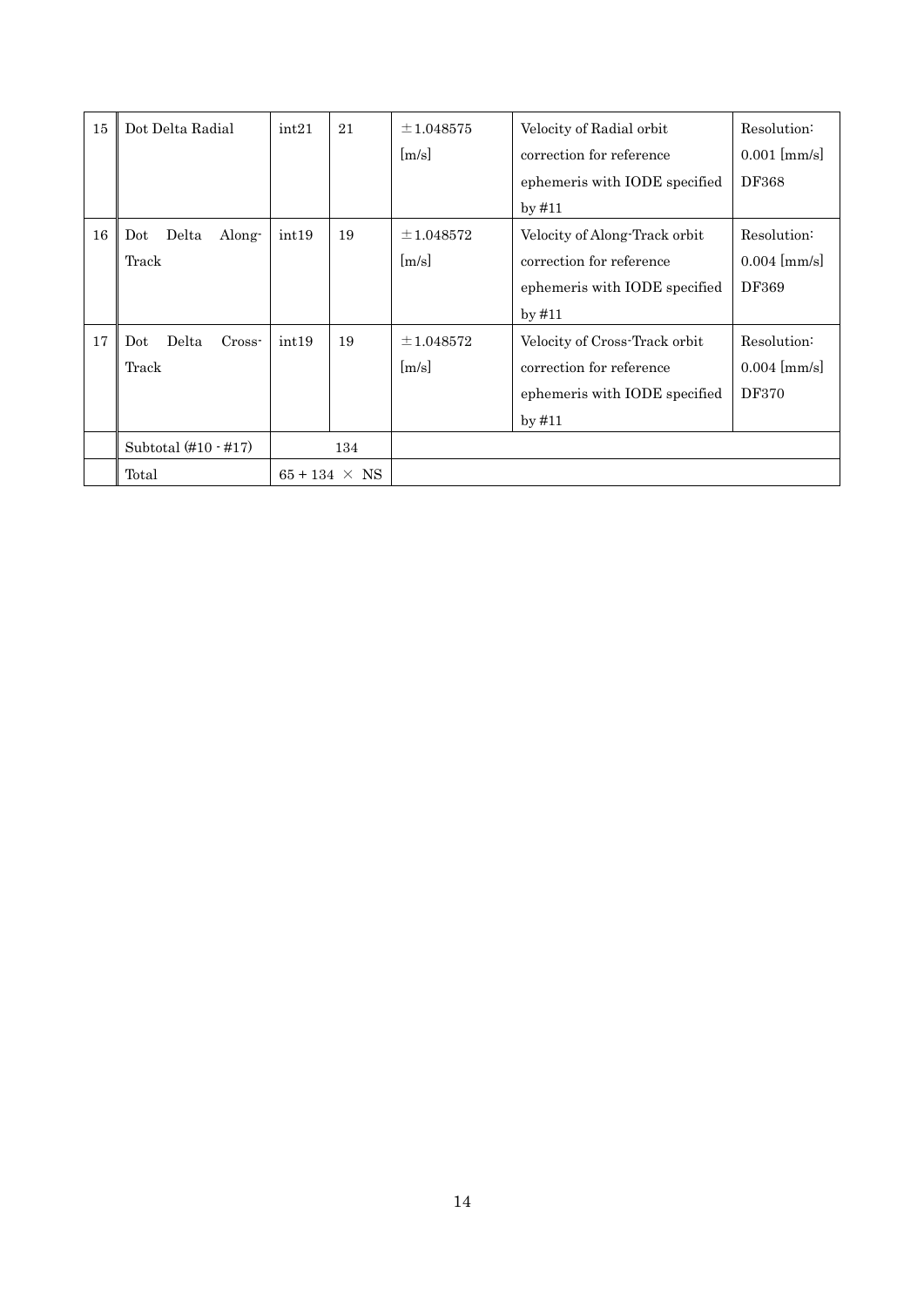## <span id="page-17-0"></span>5.2 Code Bias

Below table shows the contents of Code Bias message for GPS, QZSS, and GLONASS. This definition is based on RTCM10403.2 (applicable document (2) and (3)). "DF" in Notes column means the Data Field of corresponding RTCM10403.2 definition.

## (1) GPS Code Bias

Contents of SSR GPS Code Bias Correction is shown on [Table 7.](#page-17-1)

<span id="page-17-1"></span>

| #                | Data Field Name                                         | Data              | <b>Size</b>    | Range            | Data Field Notes                                                                        | <b>Notes</b> |
|------------------|---------------------------------------------------------|-------------------|----------------|------------------|-----------------------------------------------------------------------------------------|--------------|
|                  |                                                         | <b>Type</b>       | [bits]         |                  |                                                                                         |              |
| $\mathbf{1}$     | Message Number                                          | uint12            | 12             | $0 - 4095$       | RTCM Message Type Number                                                                | <b>DF002</b> |
|                  |                                                         |                   |                |                  | (Value: 1059)                                                                           |              |
| $\overline{2}$   | GPS Epoch Time 1s                                       | uint20            | 20             | $0 - 604799$ [s] | GPS Reference Time                                                                      | DF385        |
|                  |                                                         |                   |                |                  | (Time of GPS Week)                                                                      |              |
| 3                | SSR Update Interval                                     | bit(4)            | $\overline{4}$ | $0 - 15$         | Update Interval of this data                                                            | DF391        |
|                  |                                                         |                   |                |                  | $(Value: 15) = 3 hours$                                                                 |              |
| $\overline{4}$   | Multiple Message                                        | bit(1)            | $\mathbf{1}$   | $0$ or $1$       | Indicator for transmitting                                                              | <b>DF388</b> |
|                  | Indicator                                               |                   |                |                  | messages with the same                                                                  |              |
|                  |                                                         |                   |                |                  | Message Number and Epoch                                                                |              |
|                  |                                                         |                   |                |                  | Time (1-multiple message)                                                               |              |
|                  |                                                         |                   |                |                  | transmitted)                                                                            |              |
| 5                | <b>IOD SSR</b>                                          | uint4             | $\overline{4}$ | $0 - 15$         | Associating number with                                                                 | DF413        |
|                  |                                                         |                   |                |                  | messages using the same                                                                 |              |
|                  |                                                         |                   |                |                  | reference                                                                               |              |
| 6                | SSR Provider ID                                         | uint16            | 16             | $0 - 65535$      | SSR Provider Number                                                                     | DF414        |
| 7                | SSR Solution ID                                         | uint4             | $\overline{4}$ | $0$ - $15\,$     | SSR Service Number                                                                      | DF415        |
| 8                | No. of Satellites                                       | uint <sub>6</sub> | $\,6\,$        | $0 - 63$         | Number of Corrected Satellites                                                          | <b>DF387</b> |
|                  | Subtotal $(\#1 - \#8)$                                  |                   | 67             |                  |                                                                                         |              |
|                  | #9 · #12 are repeated for the number of Satellites (NS) |                   |                |                  |                                                                                         |              |
| $\boldsymbol{9}$ | GPS Satellite ID                                        | uint <sub>6</sub> | 6              | $1 - 32$         | GPS Satellite ID                                                                        | <b>DF068</b> |
| 10               | No. of Code Biases                                      | uint5             | 5              | $0 - 31$         | Number of processed Code                                                                | DF379        |
|                  | Processed                                               |                   |                |                  | Biases for GPS Satellite ID                                                             |              |
|                  |                                                         |                   |                |                  | specified by #9                                                                         |              |
|                  | Subtotal $(\#9 \cdot \#10)$                             |                   | 11             |                  |                                                                                         |              |
|                  |                                                         |                   |                |                  | #11 and #12 are repeated for the number of Code Biases Processed (NCB) specified by #10 |              |
| 11               | GPS Signal and                                          | uint5             | 5              | $0 - 31$         | Indicator to specify the GPS                                                            | DF380        |
|                  | <b>Tracking Mode</b>                                    |                   |                |                  | signal and tracking mode.                                                               |              |
|                  | Indicator                                               |                   |                |                  |                                                                                         |              |

Table 7 SSR GPS Code Bias Correction (Message Type: 1059)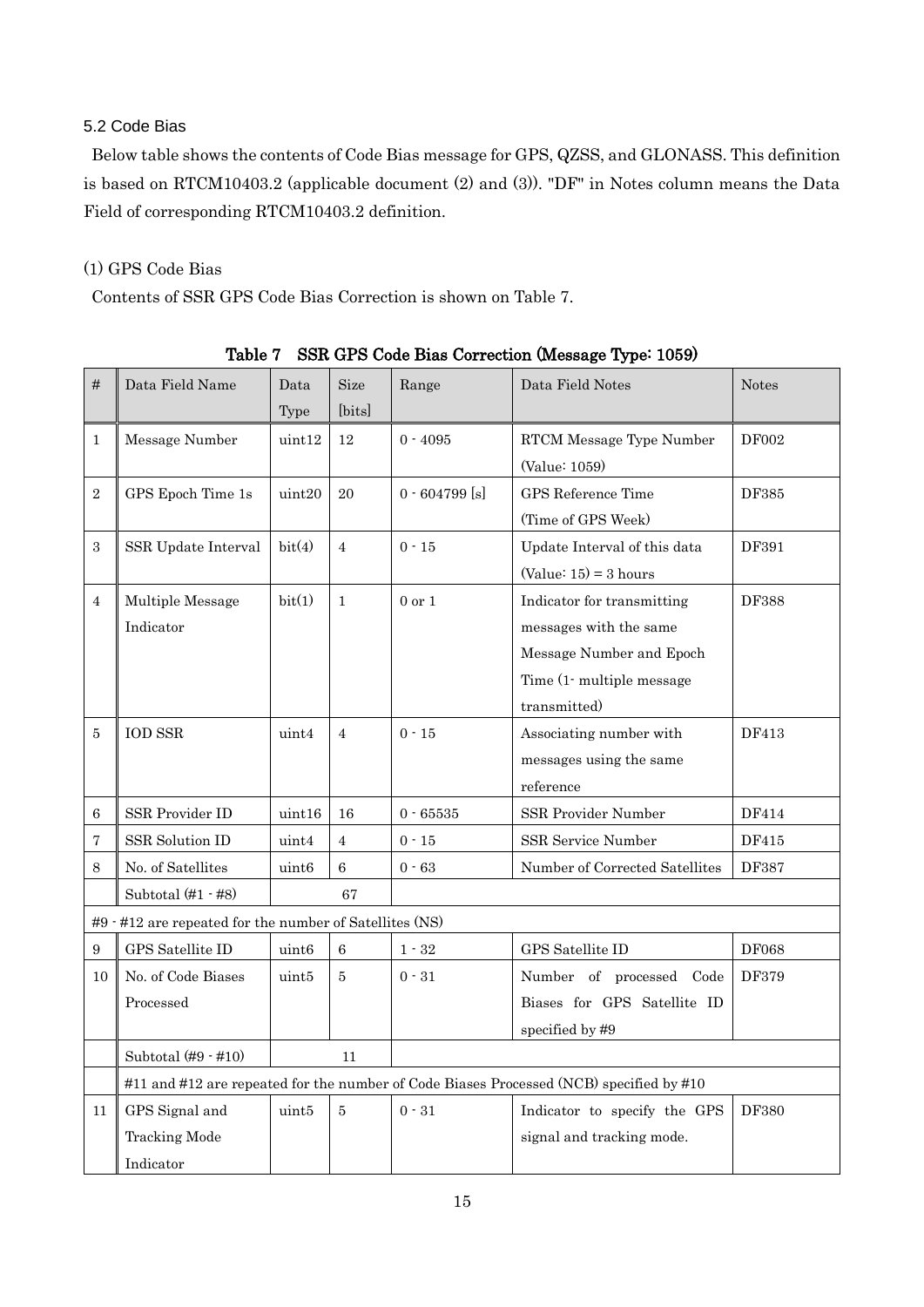| 12 | Code Bias                | int14 | 14 | $\pm 81.91$ [m]                            | Code Bias for signal specified | Resolution:  |
|----|--------------------------|-------|----|--------------------------------------------|--------------------------------|--------------|
|    |                          |       |    |                                            | by $\#11$                      | $0.01$ [m]   |
|    |                          |       |    |                                            |                                | <b>DF383</b> |
|    | Subtotal $(\#11 - \#12)$ |       | 19 |                                            |                                |              |
|    | Total                    |       |    | $67 + 11 \times NS + 19 \times \Sigma NCB$ |                                |              |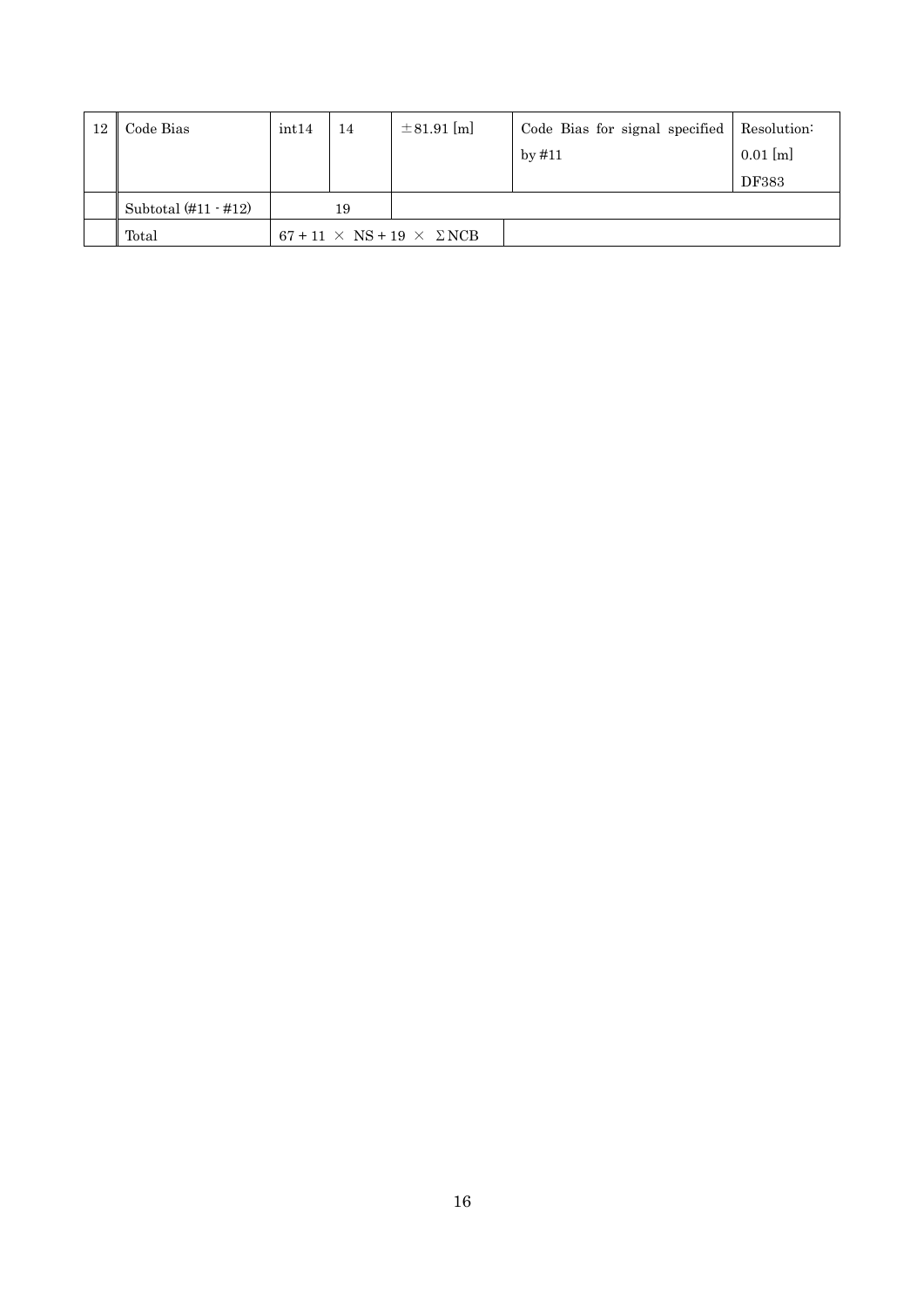## (2) QZSS Code Bias

Contents of SSR QZSS Code Bias Correction is shown on [Table 8.](#page-19-0)

<span id="page-19-0"></span>

| #              | Data Field Name                                                    | Data   | <b>Size</b>    | Range                                     | Data Field Notes                                                                        | <b>Notes</b>  |
|----------------|--------------------------------------------------------------------|--------|----------------|-------------------------------------------|-----------------------------------------------------------------------------------------|---------------|
|                |                                                                    | Type   | [bits]         |                                           |                                                                                         |               |
| 1              | Message Number                                                     | uint12 | 12             | $0 - 4095$                                | RTCM Message Type Number                                                                | <b>DF002</b>  |
|                |                                                                    |        |                |                                           | (Value: 1248)                                                                           |               |
| $\sqrt{2}$     | QZSS Epoch Time 1s                                                 | uint20 | 20             | $0 - 604799$ [s]                          | <b>QZSS</b> Reference Time                                                              | DF460*1       |
|                |                                                                    |        |                |                                           | (Time of QZSS Week)                                                                     |               |
| $\sqrt{3}$     | SSR Update Interval                                                | bit(4) | $\overline{4}$ | $0 - 15$                                  | Update Interval of this data                                                            | DF391         |
|                |                                                                    |        |                |                                           | $(Value: 15) = 3 hours$                                                                 |               |
| $\overline{4}$ | Multiple Message                                                   | bit(1) | $\mathbf{1}$   | $0$ or $1$                                | Indicator for transmitting                                                              | <b>DF388</b>  |
|                | Indicator                                                          |        |                |                                           | messages with the same                                                                  |               |
|                |                                                                    |        |                |                                           | Message Number and Epoch                                                                |               |
|                |                                                                    |        |                |                                           | Time (1- multiple message)                                                              |               |
|                |                                                                    |        |                |                                           | transmitted)                                                                            |               |
| 5              | <b>IOD SSR</b>                                                     | uint4  | 4              | $0 - 15$                                  | Associating number with                                                                 | DF413         |
|                |                                                                    |        |                |                                           | messages using the same                                                                 |               |
|                |                                                                    |        |                |                                           | reference                                                                               |               |
| 6              | SSR Provider ID                                                    | uint16 | 16             | $0 - 65535$                               | SSR Provider Number                                                                     | DF414         |
| 7              | SSR Solution ID                                                    | uint4  | 4              | $0 - 15$                                  | SSR Service Number                                                                      | DF415         |
| 8              | No. of Satellites                                                  | uint4  | 4              | $0 - 15$                                  | Number of Corrected Satellites                                                          | No Definition |
|                | Subtotal $(\#1 - \#8)$                                             |        | 65             |                                           |                                                                                         |               |
|                | $\#9$ $\div$ $\#12$ are repeated for the number of Satellites (NS) |        |                |                                           |                                                                                         |               |
| 9              | <b>QZSS</b> Satellite ID                                           | uint4  | 4              | $1 - 10$                                  | QZSS Satellite ID*2                                                                     | DF429         |
| 10             | No. of Code Biases                                                 | uint5  | 5              | $0 - 31$                                  | Number of processed Code                                                                | DF379         |
|                | Processed                                                          |        |                |                                           | Biases for QZSS Satellite ID                                                            |               |
|                |                                                                    |        |                |                                           | specified by #9                                                                         |               |
|                | Subtotal $(\#9 - \#10)$                                            |        | 9              |                                           |                                                                                         |               |
|                |                                                                    |        |                |                                           | #11 and #12 are repeated for the number of Code Biases Processed (NCB) specified by #10 |               |
| 11             | QZSS Signal and                                                    | uint5  | 5              | $0 - 31$                                  | Indicator to specify the QZSS                                                           | $DF461^{*1}$  |
|                | <b>Tracking Mode</b>                                               |        |                |                                           | signal and tracking mode. <sup>383</sup>                                                |               |
|                | Indicator                                                          |        |                |                                           |                                                                                         |               |
| 12             | Code Bias                                                          | int14  | 14             | $\pm 81.91$ [m]                           | Code Bias for signal specified                                                          | Resolution:   |
|                |                                                                    |        |                |                                           | by $#11$                                                                                | $0.01$ [m]    |
|                |                                                                    |        |                |                                           |                                                                                         | DF383         |
|                | Subtotal $(\#11 - \#12)$                                           |        | 19             |                                           |                                                                                         |               |
|                | Total                                                              |        |                | $65 + 9 \times NS + 19 \times \Sigma NCB$ |                                                                                         |               |

Table 8 SSR QZSS Code Bias Correction (Message Type: 1248)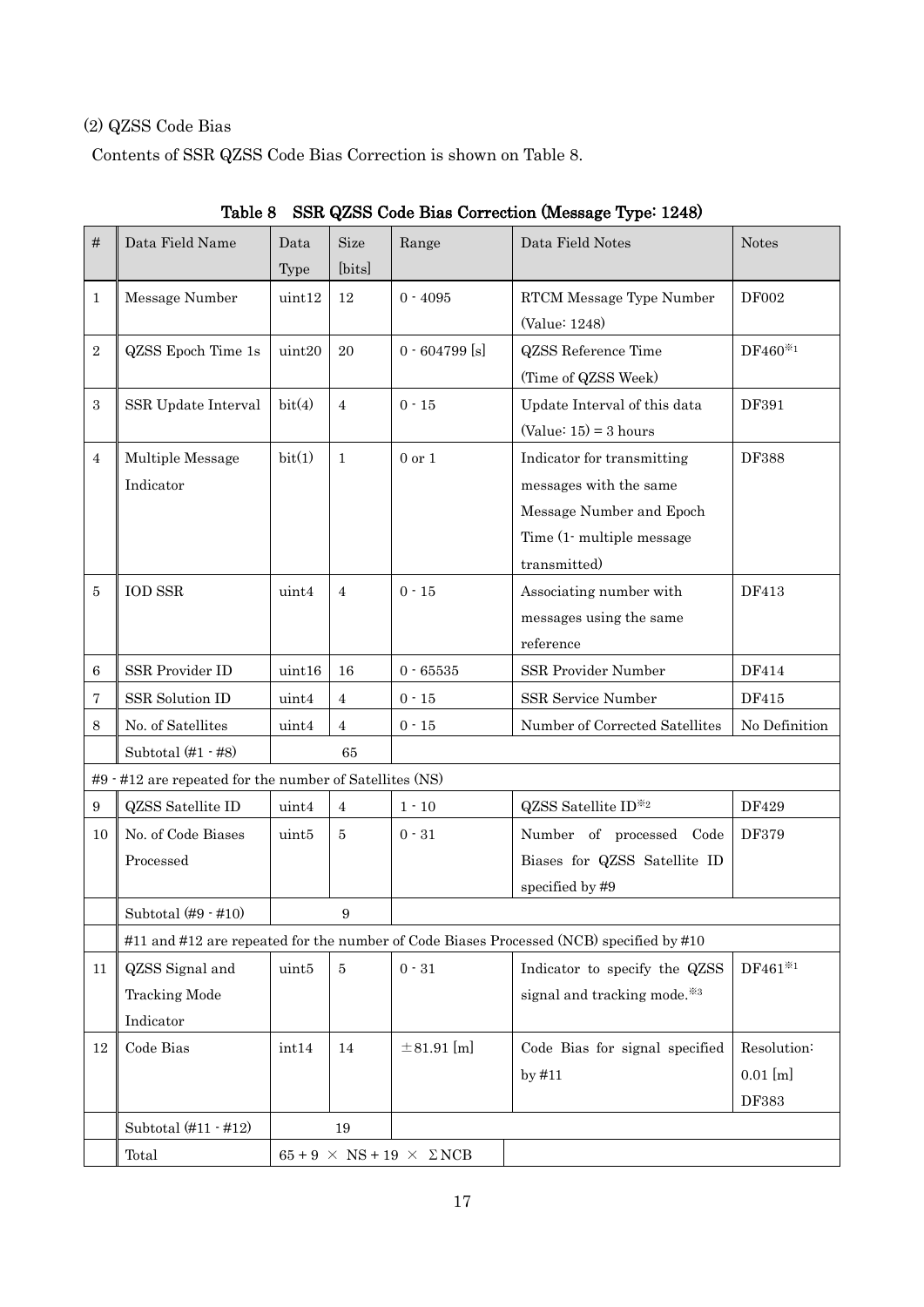- ※1 Based on RTCM Draft Edition (see applicable document (3))
- ※2 QZSS Satellite ID is defined at the comment under [Table 5](#page-13-0).
- ※3 QZSS signal and tracking mode is defined as below table.

QZSS Signal and Tracking mode

| <b>ID</b>      | QZSS Signal and Tracking mode |
|----------------|-------------------------------|
| $\Omega$       | L1 C/A                        |
| $\mathbf{1}$   | L1 L1C(D)                     |
| $\overline{2}$ | $L1$ $L1C$ $(P)$              |
| 3              | $L2$ $L2C$ $(M)$              |
| $\overline{4}$ | $L2$ $L2C$ (L)                |
| 5              | $L2$ $L2C$ $(M+L)$            |
| 6              | L5I                           |
| $\overline{7}$ | L5 Q                          |
| 8              | $L5I+Q$                       |
|                | Reserved                      |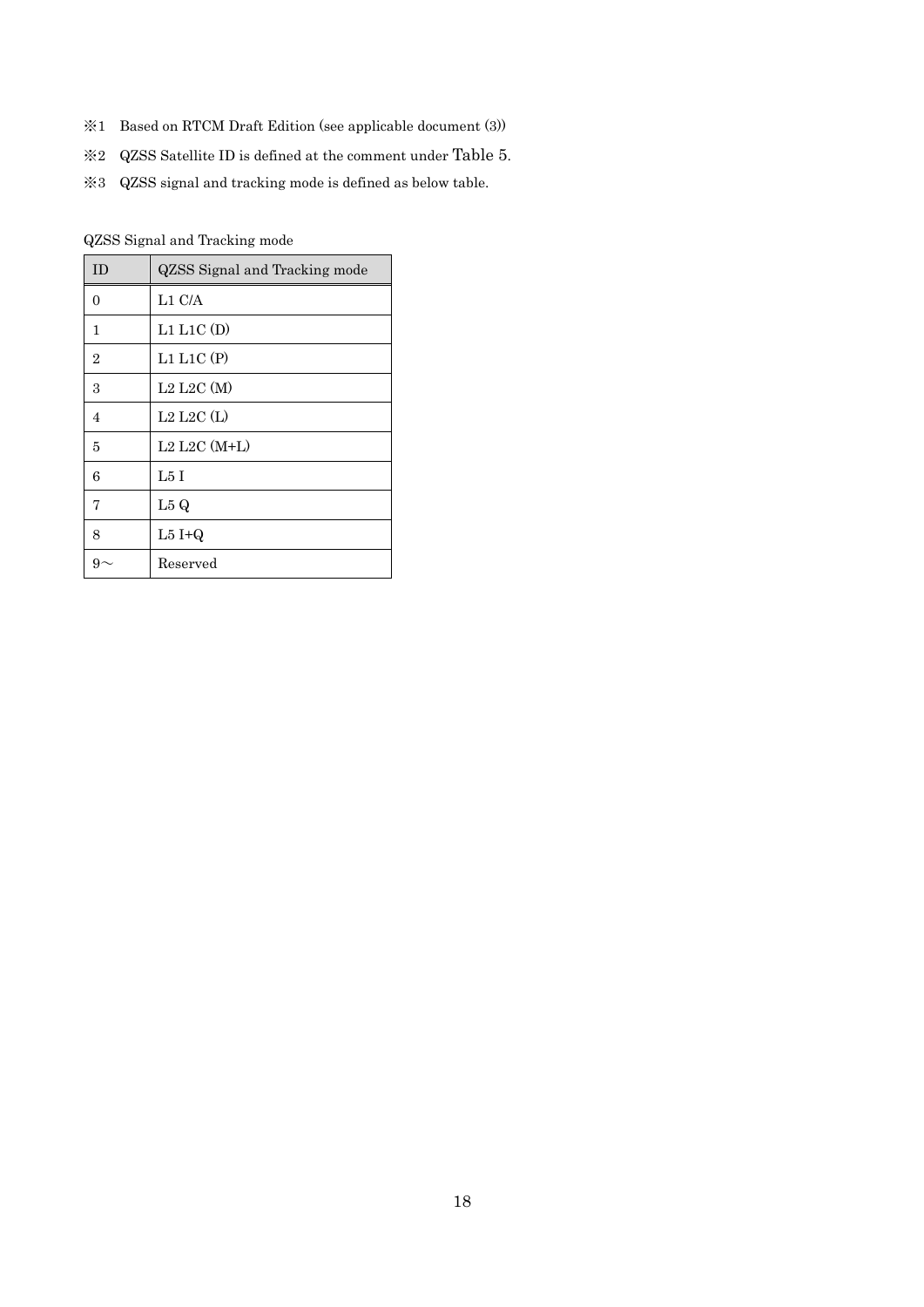## (3) GLONASS Code Bias

<span id="page-21-0"></span>Contents of SSR GLONASS Code Bias Correction is shown on [Table 9.](#page-21-0)

| #                | Data Field Name                                                    | Data<br>Type  | Size<br>[bits]  | Range                                      | Data Field Notes                                                                                                              | <b>Notes</b>                       |
|------------------|--------------------------------------------------------------------|---------------|-----------------|--------------------------------------------|-------------------------------------------------------------------------------------------------------------------------------|------------------------------------|
| $\mathbf{1}$     | Message Number                                                     | $\tt{uint12}$ | 12              | $0 - 4095$                                 | RTCM Message Type Number<br>(Value: 1065)                                                                                     | <b>DF002</b>                       |
| $\,2$            | <b>GLONASS</b> Epoch<br>Time 1s                                    | uint17        | 17              | $0 - 86399$ [s]                            | <b>GLONASS Reference Time</b><br>(Time of GLONASS day)                                                                        | <b>DF386</b>                       |
| $\,3$            | SSR Update Interval                                                | bit(4)        | $\overline{4}$  | $0 - 15$                                   | Update Interval of this data<br>$(Value: 15) = 3 hours$                                                                       | DF391                              |
| 4                | Multiple Message<br>Indicator                                      | bit(1)        | $\mathbf{1}$    | $0$ or $1$                                 | Indicator for transmitting<br>messages with the same<br>Message Number and Epoch<br>Time (1- multiple message<br>transmitted) | <b>DF388</b>                       |
| $\bf 5$          | <b>IOD SSR</b>                                                     | uint4         | $\overline{4}$  | $0 - 15$                                   | Associating number with<br>messages using the same<br>reference                                                               | DF413                              |
| 6                | SSR Provider ID                                                    | uint16        | 16              | $0 - 65535$                                | SSR Provider Number                                                                                                           | DF414                              |
| 7                | SSR Solution ID                                                    | uint4         | 4               | $0 - 15$                                   | SSR Service Number                                                                                                            | DF415                              |
| 8                | No. of Satellites                                                  | uint4         | $6\phantom{.}6$ | $0 - 63$                                   | Number of Corrected Satellites                                                                                                | DF387                              |
|                  | Subtotal $(\#1 - \#8)$                                             |               | 64              |                                            |                                                                                                                               |                                    |
|                  | $\#9$ $\div$ $\#12$ are repeated for the number of Satellites (NS) |               |                 |                                            |                                                                                                                               |                                    |
| $\boldsymbol{9}$ | <b>GLONASS Satellite</b><br>ID                                     | uint5         | $\overline{5}$  | $1 - 24$                                   | <b>GLONASS Satellite ID</b>                                                                                                   | DF384                              |
| 10               | No. of Code Biases<br>Processed                                    | uint5         | 5               | $0 - 31$                                   | Number of processed Code<br>Biases for GLONASS Satellite<br>ID specified by #9                                                | DF379                              |
|                  | Subtotal $(#9 - #10)$                                              |               | 10              |                                            |                                                                                                                               |                                    |
|                  |                                                                    |               |                 |                                            | #11 and #12 are repeated for the number of Code Biases Processed (NCB) specified by #10                                       |                                    |
| 11               | <b>GLONASS</b> Signal<br>and Tracking Mode<br>Indicator            | uint5         | $\overline{5}$  | $0 - 31$                                   | Indicator<br>to<br>specify<br>the<br>GLONASS signal and tracking<br>mode.                                                     | DF381                              |
| 12               | Code Bias                                                          | int14         | 14              | $\pm 81.91$ [m]                            | Code Bias for signal specified<br>by $#11$                                                                                    | Resolution:<br>$0.01$ [m]<br>DF383 |
|                  | Subtotal $(\#11 - \#12)$                                           |               | 19              |                                            |                                                                                                                               |                                    |
|                  | Total                                                              |               |                 | $64 + 10 \times NS + 19 \times \Sigma NCB$ |                                                                                                                               |                                    |

# Table 9 SSR GLONASS Code Bias Correction (Message Type: 1065)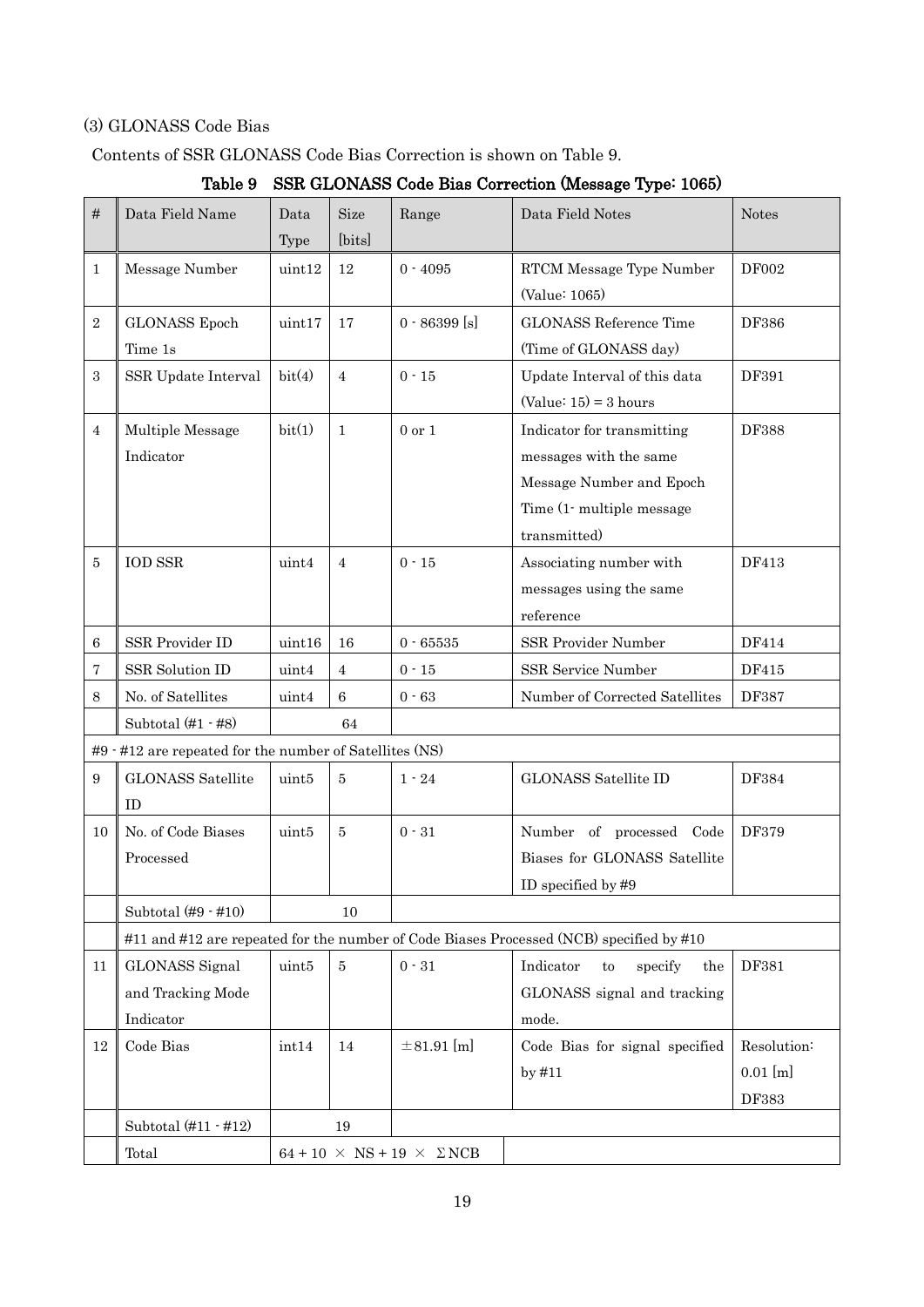## <span id="page-22-0"></span>5.3 URA

Below table shows the contents of URA message for GPS, QZSS, and GLONASS. This definition is based on RTCM10403.2 (applicable document (2) and (3)). "DF" in Notes column means the Data Field of corresponding RTCM10403.2 definition.

## (1) GPS URA

Contents of SSR GPS URA is shown on [Table 10.](#page-22-1)

<span id="page-22-1"></span>

| #                | Data Field Name                                         | Data                | Size           | Range             | Data Field Notes                            | <b>Notes</b> |
|------------------|---------------------------------------------------------|---------------------|----------------|-------------------|---------------------------------------------|--------------|
|                  |                                                         | Type                | [bits]         |                   |                                             |              |
| $\mathbf{1}$     | Message Number                                          | $\text{uint12}$     | 12             | $0 - 4095$        | RTCM Message Type Number                    | DF002        |
|                  |                                                         |                     |                |                   | (Value: 1061)                               |              |
| $\overline{2}$   | GPS Epoch Time 1s                                       | uint20              | 20             | $0 - 604799$ [s]  | GPS Reference Time                          | DF385        |
|                  |                                                         |                     |                |                   | (Time of GPS Week)                          |              |
| $\,3$            | SSR Update Interval                                     | bit(4)              | $\overline{4}$ | $0 - 15$          | Update Interval of this data                | DF391        |
|                  |                                                         |                     |                |                   | $(Value: 5) = 30 seconds$                   |              |
| $\overline{4}$   | Multiple Message                                        | bit(1)              | $\mathbf{1}$   | $0 \text{ or } 1$ | Indicator for transmitting                  | <b>DF388</b> |
|                  | Indicator                                               |                     |                |                   | messages with the same                      |              |
|                  |                                                         |                     |                |                   | Message Number and Epoch                    |              |
|                  |                                                         |                     |                |                   | Time (1-multiple message                    |              |
|                  |                                                         |                     |                |                   | transmitted)                                |              |
| 5                | <b>IOD SSR</b>                                          | uint4               | $\overline{4}$ | $0 - 15$          | Associating number with                     | DF413        |
|                  |                                                         |                     |                |                   | messages using the same                     |              |
|                  |                                                         |                     |                |                   | reference                                   |              |
| 6                | SSR Provider ID                                         | uint16              | 16             | $0 - 65535$       | SSR Provider Number                         | DF414        |
| 7                | SSR Solution ID                                         | uint4               | $\overline{4}$ | $0$<br>- $15\,$   | SSR Service Number                          | DF415        |
| 8                | No. of Satellites                                       | uint <sub>6</sub>   | $\,6\,$        | $0 - 63$          | Number of Corrected Satellites              | DF387        |
|                  | Subtotal $(\#1 - \#8)$                                  |                     | 67             |                   |                                             |              |
|                  | #9 · #10 are repeated for the number of Satellites (NS) |                     |                |                   |                                             |              |
| $\boldsymbol{9}$ | GPS Satellite ID                                        | uint <sub>6</sub>   | 6              | $1$ - $32\,$      | GPS Satellite ID                            | <b>DF068</b> |
| 10               | <b>SSR URA</b>                                          | bit(6)              | 6              | $bits5-3:0-7$     | SSR User Range Accuracy (1                  | DF389        |
|                  |                                                         |                     |                | bits2-0: 0 - 7    | sigma)<br>represented<br>by<br>$\mathbf{a}$ |              |
|                  |                                                         |                     |                |                   | combination of URA_CLASS                    |              |
|                  |                                                         |                     |                |                   | (bit5-3) and URA_VALUE (bit2-               |              |
|                  |                                                         |                     |                |                   | $\left( 0\right)$                           |              |
|                  | Subtotal $(\#9 - \#10)$                                 |                     | 12             |                   |                                             |              |
|                  | Total                                                   | $67 + 12 \times NS$ |                |                   |                                             |              |

Table 10 SSR GPS URA (Message Type: 1061)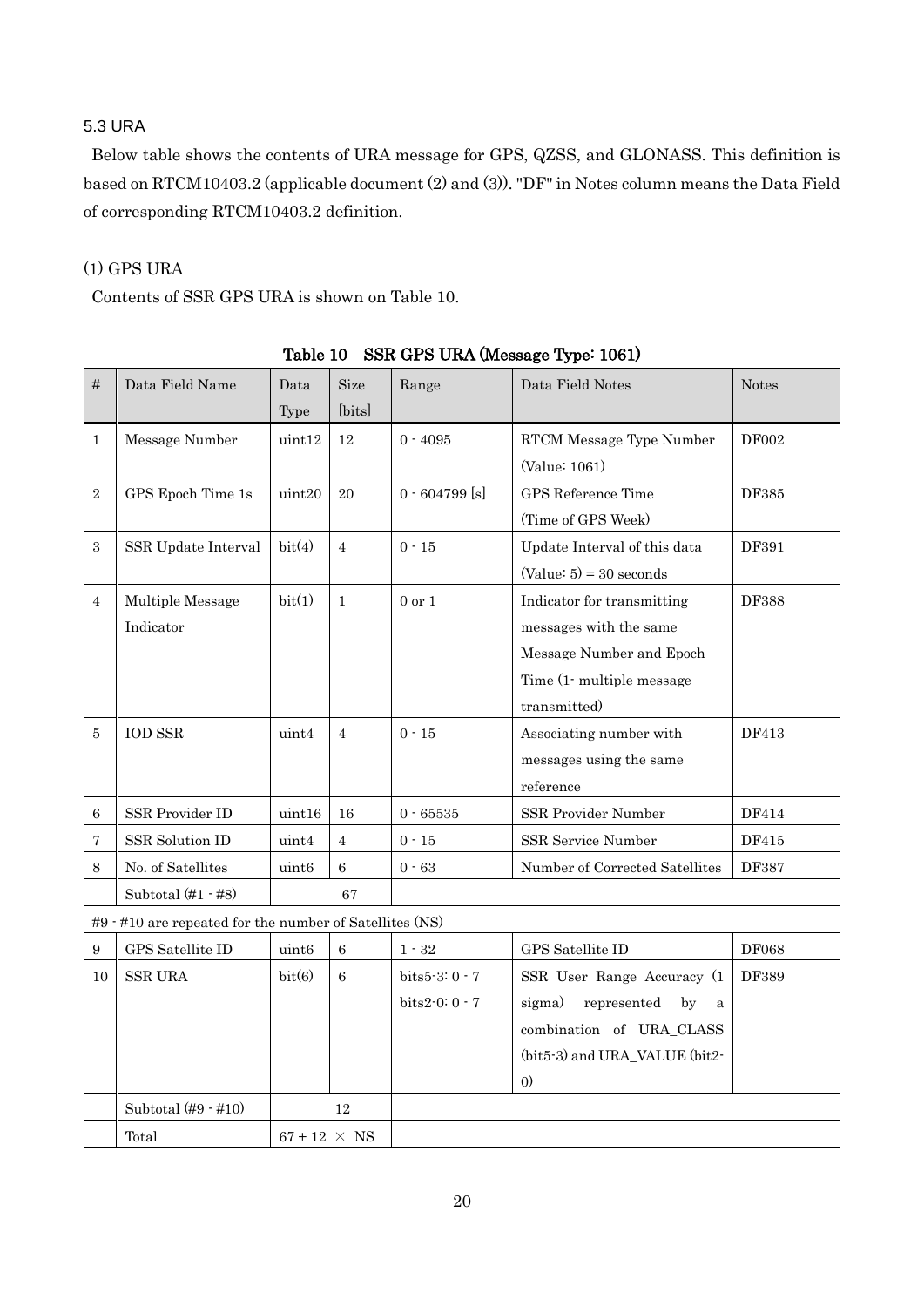## (2) QZSS URA

Contents of SSR QZSS URA is shown on [Table 11.](#page-23-0)

<span id="page-23-0"></span>

| #              | Data Field Name                                         | Data              | Size           | Range            | Data Field Notes                            | <b>Notes</b>                    |
|----------------|---------------------------------------------------------|-------------------|----------------|------------------|---------------------------------------------|---------------------------------|
|                |                                                         | Type              | [bits]         |                  |                                             |                                 |
| $\mathbf{1}$   | Message Number                                          | uint12            | $12\,$         | $0 - 4095$       | RTCM Message Type Number                    | <b>DF002</b>                    |
|                |                                                         |                   |                |                  | (Value: 1250)                               |                                 |
| $\overline{2}$ | QZSS Epoch Time 1s                                      | uint20            | 20             | $0 - 604799$ [s] | <b>QZSS</b> Reference Time                  | $\mathrm{DF}460^{\mathrm{\%}}1$ |
|                |                                                         |                   |                |                  | (Time of QZSS Week)                         |                                 |
| 3              | SSR Update Interval                                     | bit(4)            | $\overline{4}$ | $0 - 15$         | Update Interval of this data                | DF391                           |
|                |                                                         |                   |                |                  | $(Value: 5) = 30 seconds$                   |                                 |
| $\overline{4}$ | Multiple Message                                        | bit(1)            | $\mathbf{1}$   | $0$ or $1$       | Indicator for transmitting                  | <b>DF388</b>                    |
|                | Indicator                                               |                   |                |                  | messages with the same                      |                                 |
|                |                                                         |                   |                |                  | Message Number and Epoch                    |                                 |
|                |                                                         |                   |                |                  | Time (1- multiple message)                  |                                 |
|                |                                                         |                   |                |                  | transmitted)                                |                                 |
| 5              | <b>IOD SSR</b>                                          | uint4             | $\overline{4}$ | $0 - 15$         | Associating number with                     | DF413                           |
|                |                                                         |                   |                |                  | messages using the same                     |                                 |
|                |                                                         |                   |                |                  | reference                                   |                                 |
| 6              | SSR Provider ID                                         | uint16            | 16             | $0 - 65535$      | SSR Provider Number                         | DF414                           |
| 7              | SSR Solution ID                                         | uint4             | $\overline{4}$ | $0 - 15$         | SSR Service Number                          | DF415                           |
| 8              | No. of Satellites                                       | uint4             | $\overline{4}$ | $0$<br>- $15\,$  | Number of Corrected Satellites              | No Definition                   |
|                | Subtotal $(\#1 - \#8)$                                  |                   | 67             |                  |                                             |                                 |
|                | #9 · #10 are repeated for the number of Satellites (NS) |                   |                |                  |                                             |                                 |
| 9              | <b>QZSS</b> Satellite ID                                | uint4             | $\overline{4}$ | $1 - 10$         | QZSS Satellite ID*2                         | DF429                           |
| 10             | <b>SSR URA</b>                                          | bit(6)            | 6              | $bits5-3:0-7$    | SSR User Range Accuracy (1                  | DF389                           |
|                |                                                         |                   |                | $bits2-0:0-7$    | sigma)<br>represented<br>by<br>$\mathbf{a}$ |                                 |
|                |                                                         |                   |                |                  | combination of URA_CLASS                    |                                 |
|                |                                                         |                   |                |                  | (bit5-3) and URA_VALUE (bit2-               |                                 |
|                |                                                         |                   |                |                  | $\left( 0\right)$                           |                                 |
|                | Subtotal $(#9 - #10)$                                   |                   | 10             |                  |                                             |                                 |
|                | Total                                                   | $65+10 \times NS$ |                |                  |                                             |                                 |

Table 11 SSR QZSS URA (Message Type: 1250)

※1 Based on RTCM Draft Edition (see applicable document (3))

※2 QZSS Satellite ID is defined at the comment under [Table 5](#page-13-0).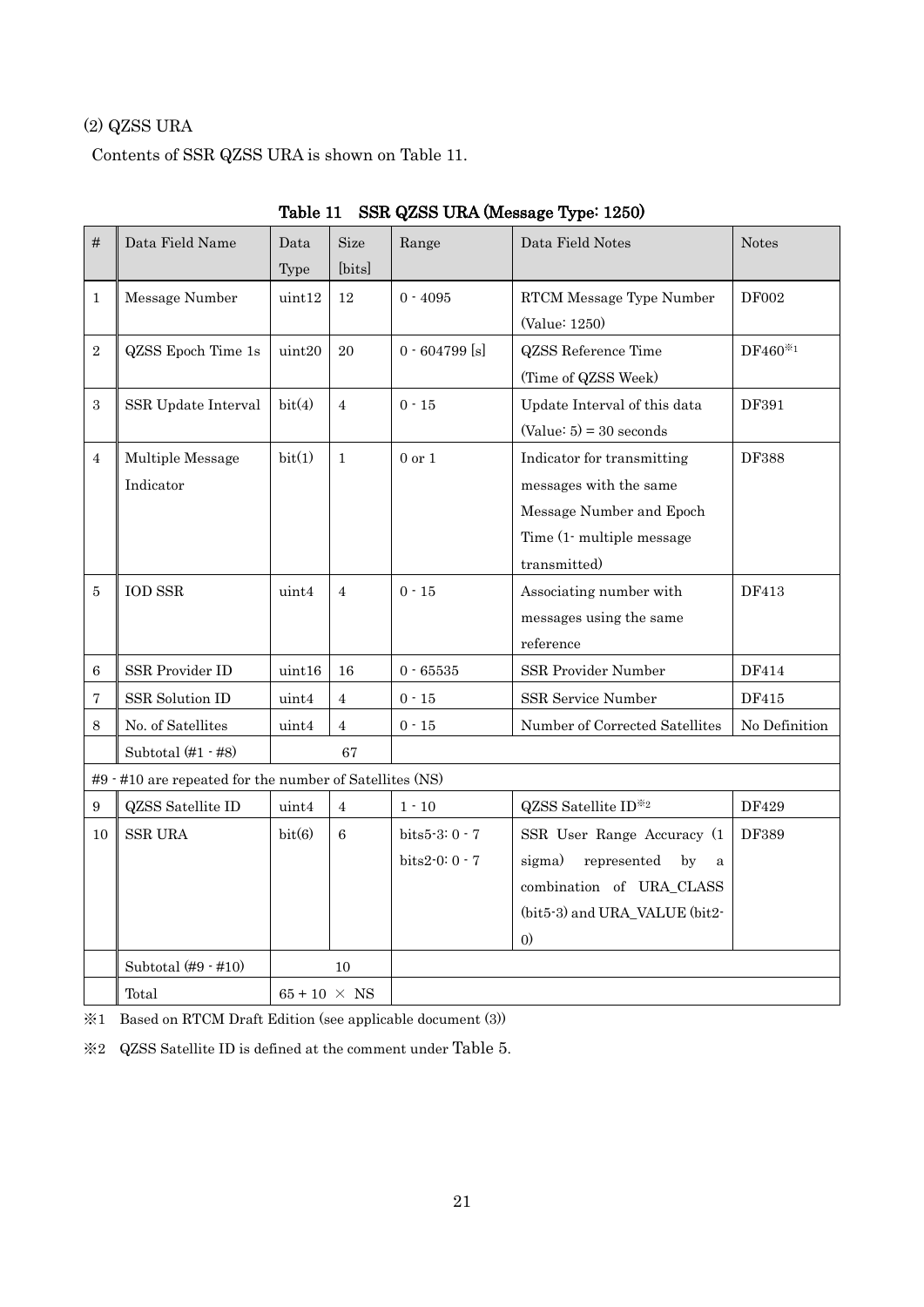## (3) GLONASS URA

Contents of SSR GLONASS URA is shown on [Table 12.](#page-24-0)

<span id="page-24-0"></span>

| #                | Data Field Name                                         | Data                | <b>Size</b>    | Range           | Data Field Notes                            | <b>Notes</b> |
|------------------|---------------------------------------------------------|---------------------|----------------|-----------------|---------------------------------------------|--------------|
|                  |                                                         | Type                | [bits]         |                 |                                             |              |
| $\mathbf{1}$     | Message Number                                          | uint12              | 12             | $0 - 4095$      | RTCM Message Type Number                    | <b>DF002</b> |
|                  |                                                         |                     |                |                 | (Value: 1067)                               |              |
| $\overline{2}$   | <b>GLONASS</b> Epoch                                    | uint17              | 17             | $0 - 86399$ [s] | <b>GLONASS Reference Time</b>               | DF386        |
|                  | Time 1s                                                 |                     |                |                 | (Time of GLONASS day)                       |              |
| $\boldsymbol{3}$ | SSR Update Interval                                     | bit(4)              | $\overline{4}$ | $0 - 15$        | Update Interval of this data                | DF391        |
|                  |                                                         |                     |                |                 | $(Value: 5) = 30 seconds$                   |              |
| $\overline{4}$   | Multiple Message                                        | bit(1)              | $\mathbf{1}$   | $0$ or $1$      | Indicator for transmitting                  | DF388        |
|                  | Indicator                                               |                     |                |                 | messages with the same                      |              |
|                  |                                                         |                     |                |                 | Message Number and Epoch                    |              |
|                  |                                                         |                     |                |                 | Time (1- multiple message                   |              |
|                  |                                                         |                     |                |                 | transmitted)                                |              |
| 5                | <b>IOD SSR</b>                                          | uint4               | $\overline{4}$ | $0 - 15$        | Associating number with                     | DF413        |
|                  |                                                         |                     |                |                 | messages using the same                     |              |
|                  |                                                         |                     |                |                 | reference                                   |              |
| 6                | SSR Provider ID                                         | uint16              | 16             | $0 - 65535$     | SSR Provider Number                         | DF414        |
| 7                | SSR Solution ID                                         | uint4               | $\overline{4}$ | $0 - 15$        | SSR Service Number                          | DF415        |
| 8                | No. of Satellites                                       | uint <sub>6</sub>   | 6              | $0 - 63$        | Number of Corrected Satellites              | DF387        |
|                  | Subtotal $(\#1 - \#8)$                                  |                     | 64             |                 |                                             |              |
|                  | #9 · #10 are repeated for the number of Satellites (NS) |                     |                |                 |                                             |              |
| 9                | <b>GLONASS Satellite</b>                                | uint5               | 5              | $1 - 24$        | <b>GLONASS Satellite ID</b>                 | DF384        |
|                  | ID                                                      |                     |                |                 |                                             |              |
| 10               | ${\rm SSR}$ URA                                         | bit(6)              | 6              | bits5-3:0 - 7   | SSR User Range Accuracy (1                  | <b>DF389</b> |
|                  |                                                         |                     |                | $bits2-0:0-7$   | sigma)<br>represented<br>by<br>$\mathbf{a}$ |              |
|                  |                                                         |                     |                |                 | combination of URA_CLASS                    |              |
|                  |                                                         |                     |                |                 | (bit5-3) and URA_VALUE (bit2-               |              |
|                  |                                                         |                     |                |                 | $\left( 0\right)$                           |              |
|                  | Subtotal $(#9 - #10)$                                   |                     | 11             |                 |                                             |              |
|                  | Total                                                   | $64 + 11 \times NS$ |                |                 |                                             |              |

Table 12 SSR GLONASS URA (Message Type: 1067)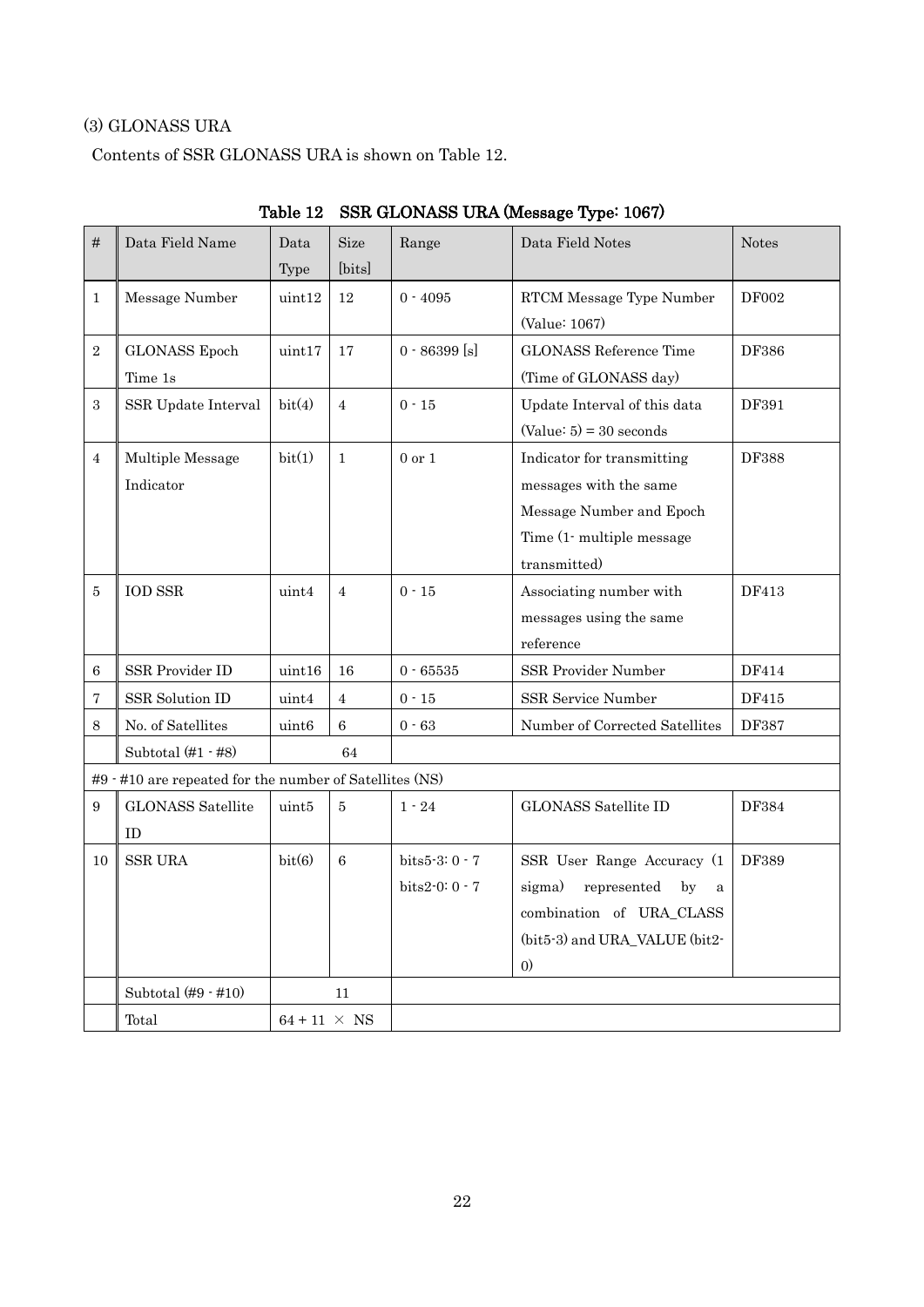### <span id="page-25-0"></span>5.4 High Rate Clock Correction

Below table shows the contents of URA message for GPS, QZSS, and GLONASS. For the purpose of downsizing, not all definitions meet RTCM10403.2 (see applicable document (2) (3)). See Section 4.5.2 for the difference between MADOCA Product and RTCM10403.2. "DF" in Notes column means the Data Field of corresponding RTCM10403.2 definition.

## (1) GPS High Rate Clock Correction

Contents of SSR GPS High Rate Clock Correction is shown on [Table 13.](#page-25-1)

<span id="page-25-1"></span>

| #                | Data Field Name                                         | Data                | <b>Size</b>    | Range              | Data Field Notes               | <b>Notes</b> |
|------------------|---------------------------------------------------------|---------------------|----------------|--------------------|--------------------------------|--------------|
|                  |                                                         | Type                | [bits]         |                    |                                |              |
| $\mathbf{1}$     | Message Number                                          | uint12              | 12             | $0 - 4095$         | RTCM Message Type Number       | <b>DF002</b> |
|                  |                                                         |                     |                |                    | (Value: 1062)                  |              |
| $\overline{2}$   | GPS Epoch Time 1s                                       | uint20              | 20             | $0 - 604799$ [s]   | GPS Reference Time             | DF385        |
|                  |                                                         |                     |                |                    | (Time of GPS week)             |              |
| $\sqrt{3}$       | SSR Update Interval                                     | bit(4)              | $\overline{4}$ | $0 - 15$           | Update Interval of this data   | DF391        |
|                  |                                                         |                     |                |                    | $(Value: 1) = 2 seconds$       |              |
| 4                | Multiple Message                                        | bit(1)              | $\mathbf{1}$   | $0$ or $1$         | Indicator for transmitting     | <b>DF388</b> |
|                  | Indicator                                               |                     |                |                    | messages with the same         |              |
|                  |                                                         |                     |                |                    | Message Number and Epoch       |              |
|                  |                                                         |                     |                |                    | Time (1-multiple message       |              |
|                  |                                                         |                     |                |                    | transmitted)                   |              |
| 5                | <b>IOD SSR</b>                                          | uint4               | $\overline{4}$ | $0 - 15$           | Associating number with        | DF413        |
|                  |                                                         |                     |                |                    | messages using the same        |              |
|                  |                                                         |                     |                |                    | reference                      |              |
| 6                | SSR Provider ID                                         | uint16              | 16             | $0 - 65535$        | SSR Provider Number            | DF414        |
| 7                | SSR Solution ID                                         | uint4               | 4              | $0 - 15$           | SSR Service Number             | DF415        |
| 8                | No. of Satellites                                       | uint <sub>6</sub>   | $\,6\,$        | $0 - 63$           | Number of Corrected Satellites | DF387        |
|                  | Subtotal $(\#1 - \#8)$                                  |                     | 67             |                    |                                |              |
|                  | #9 · #10 are repeated for the number of Satellites (NS) |                     |                |                    |                                |              |
| $\boldsymbol{9}$ | GPS Satellite ID                                        | uint <sub>6</sub>   | 6              | $1$ - $32\,$       | GPS Satellite ID               | <b>DF068</b> |
| 10               | High Rate Clock                                         | int22               | 22             | $\pm 209.7151$ [m] | Clock Correction for reference | DF390        |
|                  | Correction                                              |                     |                |                    | ephemeris with the same IOD    |              |
|                  |                                                         |                     |                |                    | specified by #5.               |              |
|                  | Subtotal $(\#9 - \#10)$                                 |                     | 28             |                    |                                |              |
|                  | Total                                                   | $67 + 28 \times NS$ |                |                    |                                |              |

Table 13 SSR GPS High Rate Clock Correction (Message Type: 1062)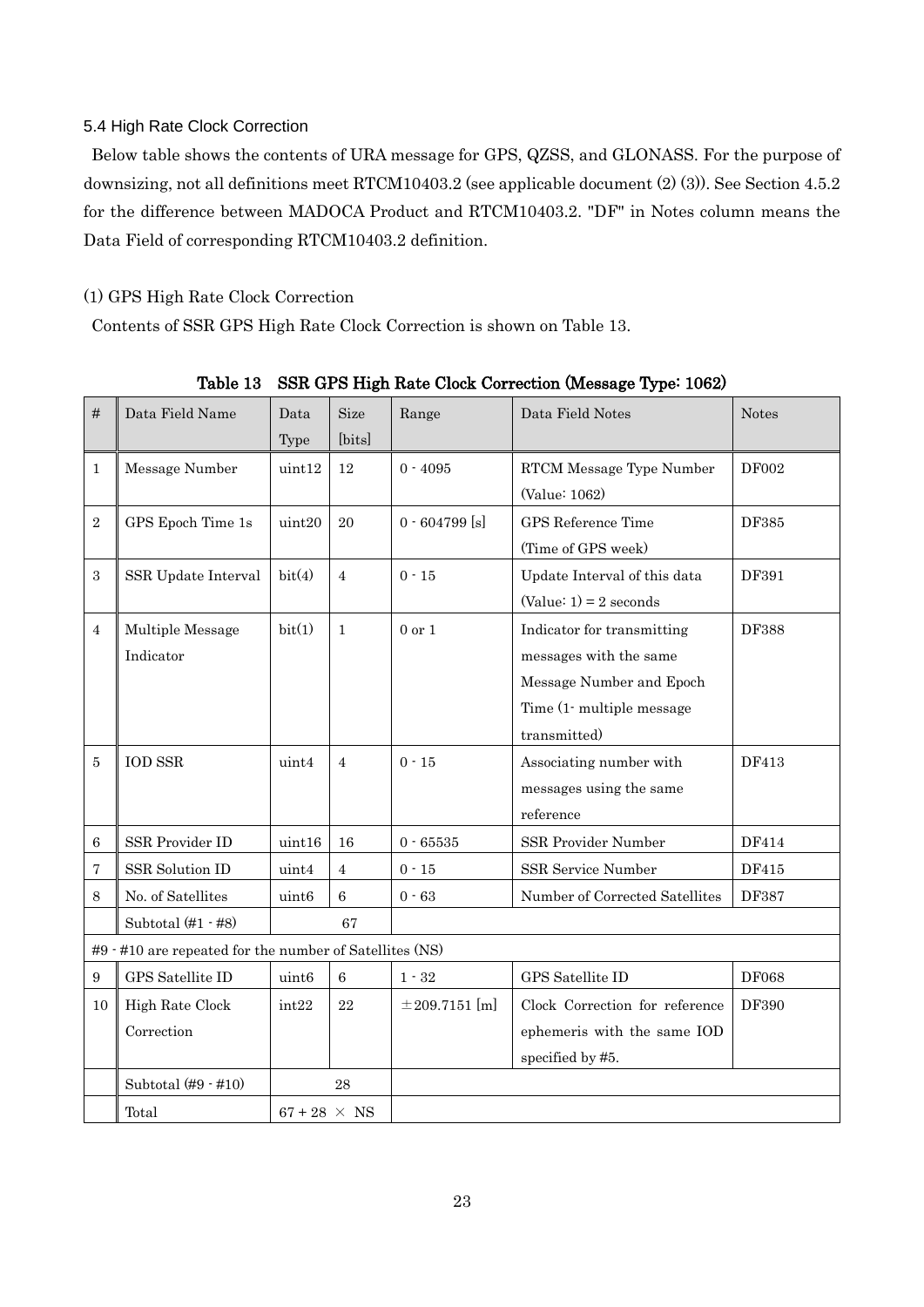## (2) QZSS High Rate Clock Correction

Contents of SSR QZSS High Rate Clock Correction is shown on [Table 14.](#page-26-0)

<span id="page-26-0"></span>

| #                | Data Field Name                                         | Data<br>Type        | <b>Size</b><br>[bits] | Range              | Data Field Notes                                                                                                              | <b>Notes</b>                                  |
|------------------|---------------------------------------------------------|---------------------|-----------------------|--------------------|-------------------------------------------------------------------------------------------------------------------------------|-----------------------------------------------|
| $\mathbf{1}$     | Message Number                                          | uint12              | 12                    | $0 - 4095$         | RTCM Message Type Number<br>(Value: 1251)                                                                                     | <b>DF002</b>                                  |
| $\sqrt{2}$       | QZSS Epoch Time 1s                                      | uint20              | 20                    | $0.604799$ [s]     | <b>QZSS</b> Reference Time<br>(Time of QZSS week)                                                                             | $\mathrm{DF}460^{\textcolor{red}{\text{*}}1}$ |
| 3                | SSR Update Interval                                     | bit(4)              | $\overline{4}$        | $0 - 15$           | Update Interval of this data<br>$(Value: 1) = 2 seconds$                                                                      | DF391                                         |
| 4                | Multiple Message<br>Indicator                           | bit(1)              | $\mathbf{1}$          | $0 \text{ or } 1$  | Indicator for transmitting<br>messages with the same<br>Message Number and Epoch<br>Time (1- multiple message<br>transmitted) | DF388                                         |
| 5                | <b>IOD SSR</b>                                          | uint4               | $\overline{4}$        | $0 - 15$           | Associating number with<br>messages using the same<br>reference                                                               | DF413                                         |
| 6                | SSR Provider ID                                         | uint16              | 16                    | $0 - 65535$        | SSR Provider Number                                                                                                           | DF414                                         |
| 7                | <b>SSR Solution ID</b>                                  | uint4               | 4                     | $0 - 15$           | SSR Service Number                                                                                                            | DF415                                         |
| 8                | No. of Satellites                                       | uint4               | $\overline{4}$        | $0 - 15$           | Number of Corrected Satellites                                                                                                | No Definition                                 |
|                  | Subtotal $(\#1 - \#8)$                                  |                     | 65                    |                    |                                                                                                                               |                                               |
|                  | #9 · #10 are repeated for the number of Satellites (NS) |                     |                       |                    |                                                                                                                               |                                               |
| $\boldsymbol{9}$ | <b>QZSS</b> Satellite ID                                | uint4               | 4                     | $1 - 10$           | QZSS Satellite ID*2                                                                                                           | DF429                                         |
| 10               | High Rate Clock<br>Correction                           | int22               | 22                    | $\pm 209.7151$ [m] | Clock Correction for reference<br>ephemeris with the same IOD<br>specified by #5.                                             | DF390                                         |
|                  | Subtotal $(\#9 - \#10)$                                 |                     | 26                    |                    |                                                                                                                               |                                               |
|                  | Total                                                   | $65 + 26 \times NS$ |                       |                    |                                                                                                                               |                                               |

Table 14 SSR QZSS High Rate Clock Correction (Message Type: 1251)

※1 Based on RTCM Draft Edition (see applicable document (3))

※2 QZSS Satellite ID is defined at the comment under [Table 5](#page-13-0).